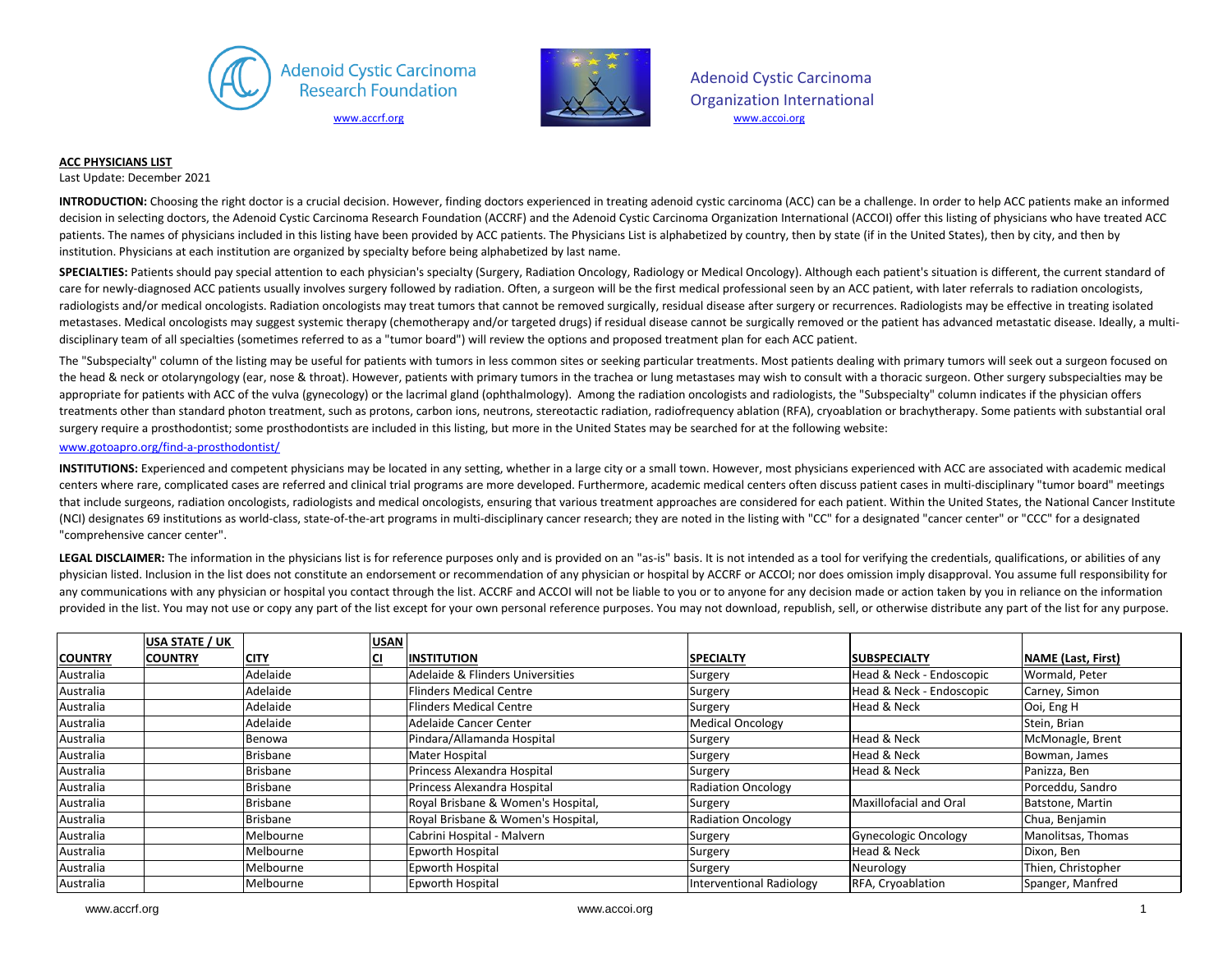| Australia     | Melbourne         | Peter Mac Cancer Center                       | Surgery                   | Head & Neck                 | Kleid, Stephen            |
|---------------|-------------------|-----------------------------------------------|---------------------------|-----------------------------|---------------------------|
| Australia     | Melbourne         | Peter Mac Cancer Center                       | <b>Radiation Oncology</b> |                             | Ball, David               |
| Australia     | Melbourne         | Peter Mac Cancer Center                       | <b>Radiation Oncology</b> | Gynecologic Oncology        | Khaw, Pearly              |
| Australia     | Melbourne         | Peter Mac Cancer Center                       | <b>Medical Oncology</b>   |                             | Rischin, Danny            |
| Australia     | Melbourne         | Peter Mac Cancer Center                       | <b>Medical Oncology</b>   |                             | Solomon, Ben              |
| Australia     | Melbourne         | <b>Radiation Oncology Victoria</b>            | <b>Radiation Oncology</b> | Thoracic                    | Guerrieri, Mario          |
| Australia     | Melbourne         | St Vincent's Hospital Melbourne               | Surgery                   | Reconstruction/Plastic      | Shayan, Ramin             |
| Australia     | Melbourne         | St Vincent's Hospital Melbourne/GenesisCare   | Radiation Oncology        |                             | Corry, June               |
| Australia     | Melbourne         | The Alfred                                    | Surgery                   | Head & Neck                 | Uren, Brent               |
| Australia     | Darlinghurst, NSW | Sydney ENT Clinic                             | Surgery                   | Head & Neck                 | Harvey, Richard           |
| Australia     | Darlinghurst, NSW | St. Vincent's Hospital Clinic                 | Surgery                   | Head & Neck - Endoscopic    | Gallagher, Richard        |
| Australia     | Darlinghurst, NSW | St. Vincent's Hospital Clinic                 | Surgery                   | Thoracic                    | Havryk, Adrian            |
| Australia     | Darlinghurst, NSW | St. Vincent's Hospital Clinic                 | <b>Radiation Oncology</b> |                             | Cooper, Stephen           |
| Australia     | Darlinghurst, NSW | St. Vincent's Hospital Clinic                 | <b>Medical Oncology</b>   |                             | Chin, Venessa             |
| Australia     | Sydney            | Royal Prince Alfred Hospital/Mater Hospital   | Surgery                   | Head & Neck                 | Shannon, Kerwin           |
| Austria       | Linz              | Krankenhaus der Barmherzigen Schwestern       | Surgery                   | Head & Neck                 | Burian, Martin            |
| Austria       | Vienna            | Hanusch-Hospital Vienna                       | Surgery                   | Head & Neck                 | Reisser, Christoph        |
| Belgium       | <b>Brussels</b>   | Institut Jules Bordet                         | <b>Radiation Oncology</b> |                             | Beauvois, Sylvie          |
| Belgium       | Ghent & Leuven    | AZ St. Lucas & UZ Leuven                      | Surgery                   | Gynecologic Oncology        | Logmans, Adriaan          |
| Belgium       | Leuven            | UZ Leuven                                     | Surgery                   | Head & Neck                 | Vander Pooten, Vincent    |
| Brazil        | São Paulo         | <b>AC Camargo Hospital</b>                    | Surgery                   |                             | Kowalski, Luis            |
| Brazil        | São Paulo         | <b>AC Camargo Hospital</b>                    | Surgery                   |                             | Toledo, Ronaldo           |
| <b>Brazil</b> | São Paulo         | <b>AC Camargo Hospital</b>                    | <b>Medical Oncology</b>   |                             | Bueno de Oliveira, Thiago |
| Brazil        | São Paulo         | <b>BP Oncology Center</b>                     | Medical Oncology          |                             | William, William          |
| <b>Brazil</b> | São Paulo         | Hospital Sirio Libanês                        | Surgery                   |                             | Cruz, Laércio             |
| Brazil        | São Paulo         | Hospital Sirio Libanês                        | Radiation Oncology        |                             | Arruda, Fernando          |
| <b>Brazil</b> | São Paulo         | Instituto do Cancer do Estado de São Paulo    | <b>Medical Oncology</b>   |                             | de Castro, Gilberto       |
| Brazil        | São Paulo         | Instituto do Cancer do Estado de São Paulo    | <b>Medical Oncology</b>   |                             | Mak, Milena               |
| Canada        | Calgary           | Tom Baker Cancer Centre                       | Surgery                   | Thoracic                    | McFadden, Sean            |
| Canada        | Calgary           | <b>Tom Baker Cancer Centre</b>                | <b>Radiation Oncology</b> |                             | Lau, Harold               |
| Canada        | Edmonton, Alberta | University of Alberta/Alberta Health Services | Surgery                   | Head & Neck                 | Seikaly, Hadi             |
| Canada        | London, Ontario   | London Health Sciences Centre                 | Surgery                   | Head & Neck, Reconstructive | Nichols, Anthony          |
| Canada        | London, Ontario   | London Health Sciences Centre                 | <b>Radiation Oncology</b> |                             | Read, Nancy               |
| Canada        | London, Ontario   | London Health Sciences Centre                 | <b>Medical Oncology</b>   |                             | Winquist, Eric            |
| Canada        | Montreal          | <b>CHUM Hospital</b>                          | Prosthodontist            |                             | Chea, Yannie              |
| Canada        | Montreal          | MaxilloVendome Surgery Clinic                 | Surgery                   | Maxillofacial and Oral      | El-Hakim, Michel          |
| Canada        | Toronto           | <b>Princess Margaret Hospital</b>             | Surgery                   | Head & Neck                 | Brown, Dale               |
| Canada        | Toronto           | <b>Princess Margaret Hospital</b>             | Surgery                   |                             | Gilbert, Ralph            |
| Canada        | Toronto           | <b>Princess Margaret Hospital</b>             | <b>Radiation Oncology</b> |                             | Cho, John                 |
| Canada        | Toronto           | Princess Margaret Hospital                    | <b>Radiation Oncology</b> |                             | Ringash, Jolie            |
| Canada        | Toronto           | <b>Princess Margaret Hospital</b>             | <b>Medical Oncology</b>   |                             | Siu, Lillian              |
| Canada        | Toronto           | St. Michael's Hospital                        | Surgery                   | Head & Neck                 | Anderson, Jennifer        |
| Canada        | Toronto           | Sunnybrook Health Sciences Centre             | Surgery                   | Head & Neck                 | Higgins, Kevin            |
| Canada        | Toronto           | <b>Toronto General Hospital</b>               | Surgery                   | Head & Neck                 | Gullane, Patrick          |
| Canada        | Toronto           | <b>Toronto General Hospital</b>               | Surgery                   | Thoracic                    | Keshavjee, Shaf           |
| Canada        | Toronto           | <b>Toronto General Hospital</b>               | Interventional Radiology  | RFA, Cryoablation           | Kachura, John             |
| Canada        | Toronto           | <b>Toronto General Hospital</b>               | Surgery                   | Thoracic                    | Waddell, Thomas           |
| Canada        | Toronto           | University of Toronto                         | Surgery                   |                             | Chepeha, Douglas          |
| Canada        | Toronto           | University of Toronto                         | <b>Radiation Oncology</b> |                             | Husain, Zain              |
| Canada        | Vancouver         | <b>B.C. Cancer</b>                            | <b>Medical Oncology</b>   |                             | Chau, Nicole              |
| Canada        | Vancouver         | <b>B.C. Cancer</b>                            | <b>Radiation Oncology</b> |                             | Wu, Jonn                  |
| Canada        | Vancouver         | University of British Columbia                | Surgery                   | Thoracic                    | Finley, Richard           |
| Canada        | Vancouver         | University of British Columbia                | Surgery                   | Thoracic                    | Yee, John                 |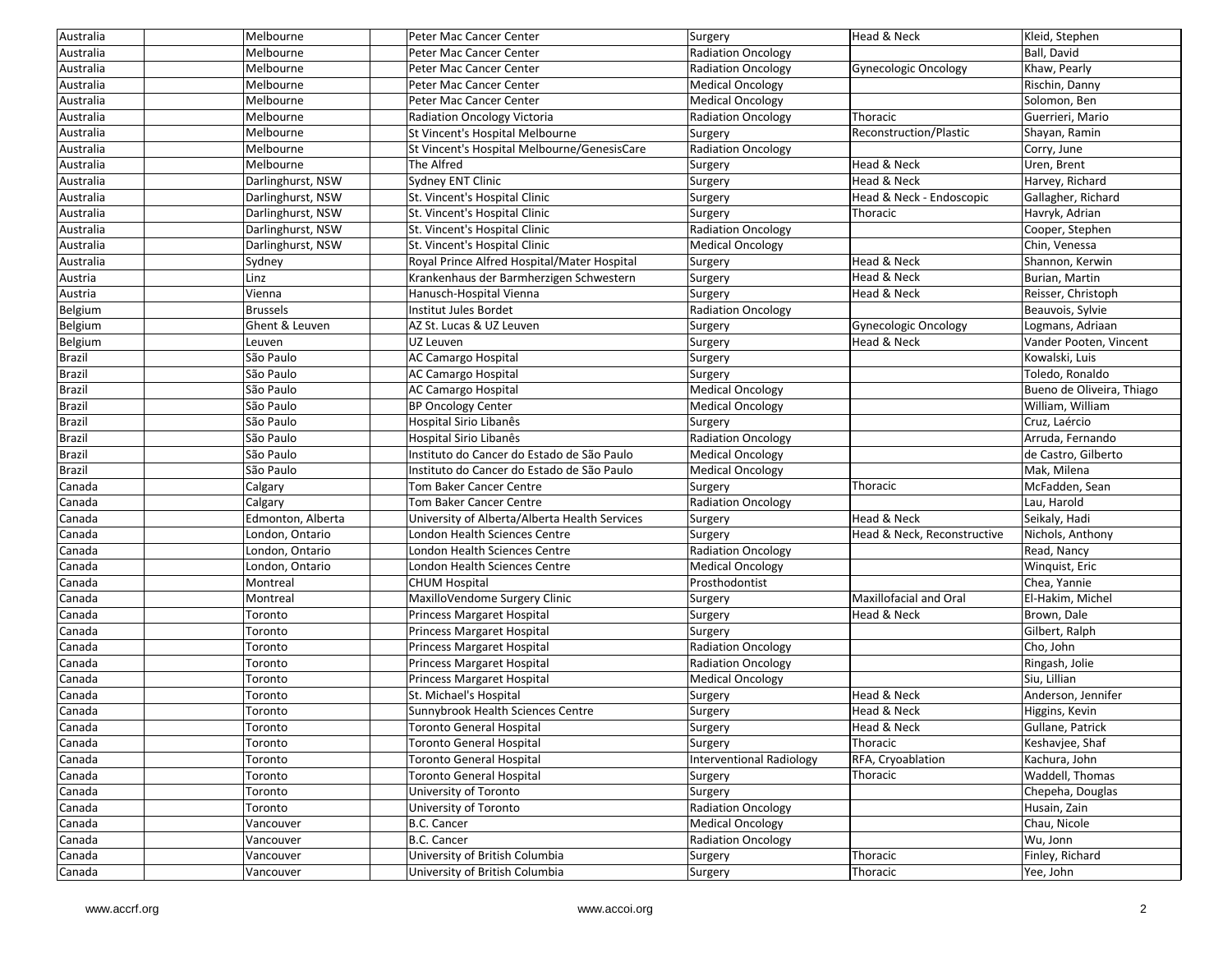| Canada  | Vancouver         | University of British Columbia                | Radiation Oncology         |                             | Hay, John                    |
|---------|-------------------|-----------------------------------------------|----------------------------|-----------------------------|------------------------------|
| Canada  | Vancouver         | Vancouver General Hospital                    | Surgery                    | Head & Neck                 | Durham, Scott                |
| China   | Beijing           | Beijing Tongren Hospital                      | Surgery/Medical Oncology   | Head & Neck                 | Chen, Xiaohong               |
| China   | Beijing           | Chinese PLA General Hospital                  | Surgery                    | Head & Neck                 | Bu, Rongfa                   |
| China   | Beijing           | Peking University School of Stomatology       | Surgery                    | Head & Neck                 | Ma, Daquan                   |
| China   | Beijing           | Peking University School of Stomatology       | Surgery                    | Head & Neck                 | Mao, Chi                     |
| China   | Beijing           | Peking University School of Stomatology       | Surgery                    | Head & Neck                 | Peng, Xin                    |
| China   | Shanghai          | Shanghai Ninth People's Hospital              | Surgery/Medical Oncology   | Head & Neck                 | Zhang, Chenping              |
| China   | Shanghai          | Shanghai Ninth People's Hospital              | Radiation/Medical Oncology | Head & Neck                 | Zhu, Guopei                  |
| Denmark | Copenhagen        | Rigshospitalet/Gentofte                       | Surgery                    | Head & Neck                 | Diethelm Jacobsen, Susan     |
| Egypt   | Cairo             | University of Cairo                           | <b>Radiation Oncology</b>  |                             | Lotaif, Mohamad              |
| Egypt   | Cairo             | Ain Shams University                          | <b>Medical Oncology</b>    |                             | Sabry, Mohamed               |
| France  | Paris             | <b>Gustave Roussy Cancer Campus</b>           | Surgery                    |                             | Moya-Plana Antoine           |
| France  | Paris             | <b>Gustave Roussy Cancer Campus</b>           | <b>Medical Oncology</b>    | Head & Neck                 | Even, Caroline               |
| Germany | Berlin            | Charité Universitätsmedizin Berlin-Radiologie | <b>Radiation Oncology</b>  | RFA, Brachytherapy          | Collettini, Federico         |
| Germany | Berlin            | Charité Universitätsmedizin Berlin-Radiologie | <b>Radiation Oncology</b>  | RFA, Brachytherapy          | Gebauer, Bernhard            |
| Germany | Essen             | Uniklinik Essen                               | <b>Radiation Oncology</b>  |                             | Sauerwein, Jahnke            |
| Germany | Frankfurt         | Klinikum Frankfurt (Oder)                     | <b>Radiation Oncology</b>  |                             | Wurm, Reinhard               |
| Germany | Frankfurt         | Markus-Krankenhaus                            | <b>Radiation Oncology</b>  | Carbon Ion Radiation        | Schulz-Ertner, Daniela       |
| Germany | Frankfurt         | Uniklinik Frankfurt am Main                   | <b>Radiation Oncology</b>  |                             | Bottcher, Heinz              |
| Germany | Frankfurt         | Uniklinik Frankfurt am Main                   | Radiation Oncology         |                             | Fraunholz, I.                |
| Germany | Frankfurt         | Uniklinik Frankfurt am Main                   | <b>Radiation Oncology</b>  |                             | Obert, K.                    |
| Germany | Fulda             | Klinikum Fulda                                | Surgery                    | Head & Neck                 | Draf, Wolfgang               |
| Germany | Gottingen         | Georg-August-Universität                      | Surgery                    | Maxillofacial and Oral      | Schliephake, Henning         |
| Germany | Hannover          | International Neuroscience Institute          | Surgery                    | Neurology                   | Samii, Madjid                |
| Germany | Hannover          | Klinikum Hannover Siloah                      | <b>Radiation Oncology</b>  |                             | Borberg, Sigrid Klara        |
| Germany | Hannover          | Klinikum Hannover Siloah                      | <b>Radiation Oncology</b>  |                             | Wildfang, Ingeborg           |
| Germany | Heidelberg        | Universitaetsklinik Heidelberg                | Surgery                    | Oral and Maxillofacial      | Hoffmann, Jurgen             |
| Germany | Heidelberg        | Universitaetsklinik Heidelberg                | Surgery                    | Head & Neck, Reconstructive | Plinkert, Peter K.           |
| Germany | <b>Heidelberg</b> | Universitaetsklinik Heidelberg                | <b>Radiation Oncology</b>  | Carbon Ion Radiation        | Debus, Jurgen                |
| Germany | Heidelberg        | Universitaetsklinik Heidelberg                | <b>Radiation Oncology</b>  | Carbon Ion Radiation        | Herfarth, Klaus              |
| Germany | Heidelberg        | Universitaetsklinik Heidelberg                | <b>Medical Oncology</b>    |                             | Jager, Dirk                  |
| Germany | Heidelberg        | Universitaetsklinik Heidelberg                | Medical Oncology           |                             | Krauss, Juergen              |
| Germany | Leipzig           | Universtaetsklinik Leipzig                    | Surgery                    | Head & Neck                 | Dietz, Andreas               |
| Germany | Leipzig           | Universtaetsklinik Leipzig                    | Surgery                    | Head & Neck                 | Strauss, Gero                |
| Germany | Munich            | HNO PRAXIS am Rindermarkt                     |                            |                             | Zengal, Pamela               |
| Germany | Munich            | Rinecker Proton Therapy Center                | <b>Radiation Oncology</b>  | <b>Proton Radiation</b>     | Richter, Ronald              |
| Germany | Regensburg        | <b>HNO Zentrum</b>                            | Surgery                    | Head & Neck, Reconstructive | Ußmüller, Jürgen             |
| Greece  | Athens            | Athens School of Medicine                     | <b>Medical Oncology</b>    |                             | Syrigos, Konstantinos        |
| Greece  | Athens            | Metropolitan Hospital                         | <b>Medical Oncology</b>    |                             | Christodoulou, Christos      |
| Greece  | Marousi           | Hygeia Hospital                               | <b>Medical Oncology</b>    |                             | Kosmidis, Paraskevas (Paris) |
| India   | Bangalore         | <b>HGC</b>                                    | <b>Medical Oncology</b>    |                             | Satheesh CT                  |
| India   | Gurugram          | Narayana Superspeciality Hospital             | Surgery                    | Head & Neck                 | Sharma, Shilpi               |
| India   | Kolkata           | <b>Tata Medical Center</b>                    | Surgery                    | Head & Neck, Reconstructive | Arun, Pattatheyil            |
| India   | Kolkata           | Tata Medical Center                           | Surgery                    | Reconstruction/Plastic      | Biswas, Gautam               |
| India   | Kolkata           | Tata Medical Center                           | Surgery                    |                             | Manikantan, Kapila           |
| India   | Kolkata           | <b>Tata Medical Center</b>                    | <b>Radiation Oncology</b>  |                             | Mallick, Indranil            |
| India   | Hyderabad         | American Oncology Institute (AOI)             | <b>Radiation Oncology</b>  |                             | Babaiah, M.                  |
| India   | Hyderabad         | American Oncology Institute (AOI)             | <b>Medical Oncology</b>    |                             | Budharaju                    |
| India   | Hyderabad         | Centre for Eye Sight Hospital                 | Surgery                    | Ophthalmology               | Honavar, Santosh             |
| India   | Hyderabad         | Krishna Institute of Medical Sciences (KIMS)  | Surgery                    | Neurology                   | Panigrahi, Manas             |
| India   | Mumbai            | Dr. Balabhai Nanavati Hospital                | Surgery                    | Head & Neck                 | Dr. Sudeep Sarkar            |
| India   | Mumbai            | Dr. Balabhai Nanavati Hospital                | Surgery                    | Skull Base                  | Dr. Manohar Shaan            |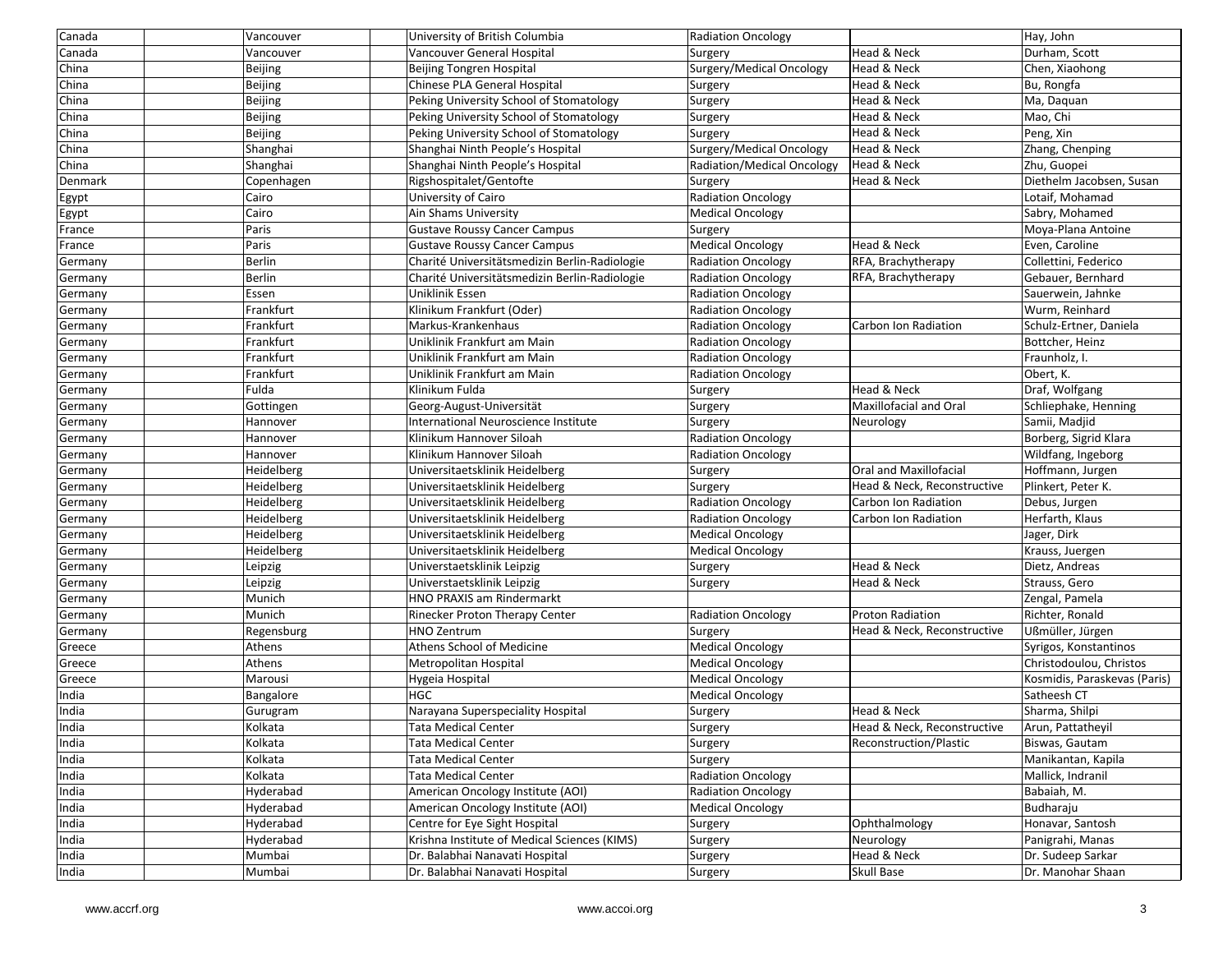| Iran         | Tehran          | Imam Khomeini Hospital                              | Surgery                           | Head & Neck             | Keyhani, Amanolah           |
|--------------|-----------------|-----------------------------------------------------|-----------------------------------|-------------------------|-----------------------------|
| Iran         | Tehran          | <b>Tehran University of Medical Science</b>         | Surgery                           | Head & Neck             | Khorsandi, Mohammad Taghi   |
| Ireland      | Dublin          | Pembroke Dental                                     | Prosthodontist                    |                         | Cotter, Edward              |
| Ireland      | Dublin          | Trinity St. James's Cancer Institute                | Surgery                           | Head & Neck             | Stassen, Leo                |
| Ireland      | Dublin          | Trinity St. James's Cancer Institute                | Surgery                           | Head & Neck             | Timon, Conrad               |
| Israel       | Haifa           | Rambam Health Care Campus                           | Surgery                           | Head & Neck             | Amit, Moran                 |
| Israel       | Haifa           | Rambam Health Care Campus                           | Surgery                           | Head & Neck             | Gil, Ziv                    |
| Israel       | Jerusalem       | Hadassah Hospital                                   | <b>Medical Oncology</b>           |                         | Popovtzer, Aron             |
| Italy        | <b>Brescia</b>  | Universita Brescia                                  | Surgery                           | Head & Neck             | Nicolai, Piero              |
| Italy        | Milan           | Istituto Europeo di Oncologia                       | Surgery                           | Head & Neck             | Chiesa, Fausto              |
| Italy        | Milan           | Istituto Nazionale dei Tumori                       | <b>Medical Oncology</b>           |                         | Licitra, Lisa               |
| Italy        | Milan           | Istituto Nazionale dei Tumori                       | <b>Medical Oncology</b>           |                         | Locati, Laura               |
| Italy        | Trento          | L'Azienda provinciale per i servizi sanitari (APSS) | <b>Radiation Oncology</b>         | <b>Proton Radiation</b> | Cianchetti, Marco           |
| Japan        | Chiba           | National Institute of Radiological Sciences         | <b>Radiation Oncology</b>         | Carbon Ion Radiation    | Kamada, Tadashi             |
| Japan        | Chiba           | National Institute of Radiological Sciences         | Radiation Oncology                | Carbon Ion Radiation    | Koto, Masashi               |
| Japan        | Chiba           | National Institute of Radiological Sciences         | <b>Radiation Oncology</b>         | Carbon Ion Radiation    | Tsujii, Hirohiko            |
| Japan        | Okayama         | Okayama University Medical School                   | <b>Interventional Radiology</b>   | RFA, Cryoablation       | Fujiwara, Hiroyasu          |
| Japan        | Okayama         | Okayama University Medical School                   | Interventional Radiology          | RFA, Cryoablation       | Gobara, Hideo               |
| Japan        | Okayama         | Okayama University Medical School                   | <b>Interventional Radiology</b>   | RFA, Cryoablation       | Haraki, Takao               |
| Japan        | Okayama         | Okayama University Medical School                   | Interventional Radiology          | RFA, Cryoablation       | Kanazawa, Susumu            |
| Korea        | Seoul           | <b>Samsung Medical Center</b>                       | <b>Medical Oncology</b>           |                         | Kim, Youjim                 |
| Korea        | Seoul           | Seoul National University Hospital                  | <b>Medical Oncology</b>           |                         | Bang, Yung-Jue              |
| Korea        | Seoul           | Seoul National University Hospital                  | <b>Medical Oncology</b>           |                         | Keam, Bhumsuk               |
| Malaysia     | Ampang Selangor | <b>KPJ Ampang Puteri Specialist Hospital (APSH)</b> | Surgery                           | Head & Neck             | Saim, Aminuddin             |
| Malaysia     | Kuala Lumpur    | Universiti Kebangsaan Malaysia                      | Surgery                           | Head & Neck             | Yunus, Mohd Razif Mohamad   |
| Malaysia     | Kuala Lumpur    | Universiti Kebangsaan Malaysia                      | Surgery                           |                         | Baki, Marina Mat            |
| Netherlands  | Amsterdam       | Amsterdam UMC, locatie VUmc                         | <b>Radiation Oncology</b>         |                         | Vergeer, Marije             |
| Netherlands  | Groningen       | University Medical Center Groningen (UMCG)          | <b>Radiation Oncology</b>         |                         | Langedijk, Hans             |
| Netherlands  | Nijmegen        | Radboud University Medical Centre                   | <b>Medical Oncology</b>           |                         | Marres, Henri A. M.         |
| Netherlands  | Nijmegen        | Radboud University Medical Centre                   | <b>Medical Oncology</b>           |                         | van Herpen, Carla           |
| Netherlands  | Utrecht         | University Medical Center Utrecht                   | Surgery                           | Head & Neck             | Van Es, Robert              |
| Pakistan     | Karachi         | Aga Khan University Hospital                        | Surgery                           | Head & Neck             | Ikram, Mubasher             |
| Serbia       | Belgrade        | <b>BelMedic General Hospital</b>                    | Surgery                           | Head & Neck             | Kozomara, Ruzica            |
| Singapore    | Singapore       | <b>Farrer Park Hospital</b>                         | Surgery                           | Head & Neck             | Soo, Khee Chee              |
| South Korea  | Seoul           | Kangbuk Samsung Medical Center,                     | Surgery                           | Thoracic                | Taeyun, Oh                  |
| South Korea  | Seoul           | Kangbuk Samsung Medical Center,                     | <b>Interventional Radiology</b>   | RFA, Cryoablation       | Hyeonpyo, Hong              |
| South Africa | Sandton         | Mediclinic Morningside                              | Surgery                           | Oral and Maxillofacial  | Boyes-Varley, Greg          |
| South Africa | Sandton         | Mediclinic Morningside                              | Surgery                           | Head & Neck             | Davidge-Pitts, Keith        |
| South Africa | Sandton         | Mediclinic Morningside                              | Surgery                           | Head & Neck             | Joseph, Chris               |
| Spain        | Barcelona       | Hospital de Sant Pau                                | Surgery                           | Head & Neck             | Montserrat-Gili, Joan Ramón |
| Spain        | Madrid          | Centro Integral Oncológico Clara Campal             | <b>Medical Oncology</b>           |                         | Hidalgo, Manuel             |
| Sweden       | Gothenburg      | Sahlgrenska University Hospital                     | <b>Medical/Radiation Oncology</b> |                         | Nyman, Jan                  |
| Switzerland  | Berne           | Switzerland Inselspital Bern                        | <b>Radiation Oncology</b>         |                         | Aebersold, Daniel           |
| Switzerland  | Genolier        | Clinique of Genolier                                | <b>Radiation Oncology</b>         |                         | Horiot, Jean-Claude         |
| Switzerland  | Lausanne        | Centre Hospitalier Universitaire Vaudois            | Surgery                           | Oral and Maxillofacial  | Broome, Martin              |
| Switzerland  | Lausanne        | Centre Hospitalier Universitaire Vaudois            | Surgery                           | Neurology               | Thomas Daniel, Roy          |
| Switzerland  | Lausanne        | Centre Hospitalier Universitaire Vaudois            | <b>Radiation Oncology</b>         |                         | Esat, Ozsahin               |
| Switzerland  | Lausanne        | Centre Hospitalier Universitaire Vaudois            | <b>Radiation Oncology</b>         |                         | Godson, Frances             |
| Switzerland  | Lausanne        | Centre Hospitalier Universitaire Vaudois            | <b>Radiation Oncology</b>         |                         | Mirimanoff, Rene            |
| Switzerland  | Sion            | Sion General Hospital                               | <b>Radiation Oncology</b>         |                         | Khanfir, Kaouthar           |
| Switzerland  | St. Gallen      | Kantonsspital St. Gallen                            | Surgery                           | Head & Neck             | Stoeckli, Sandro            |
| Switzerland  | Villigen        | Paul Scherrer Institute (PSI)                       | <b>Radiation Oncology</b>         | Proton Radiation        | Weber, Charles Damien       |
| Switzerland  | Zurich          | Onkozentrum Hirslanden Zurich                       | <b>Medical Oncology</b>           |                         | Von Rohr, Albert            |
|              |                 |                                                     |                                   |                         |                             |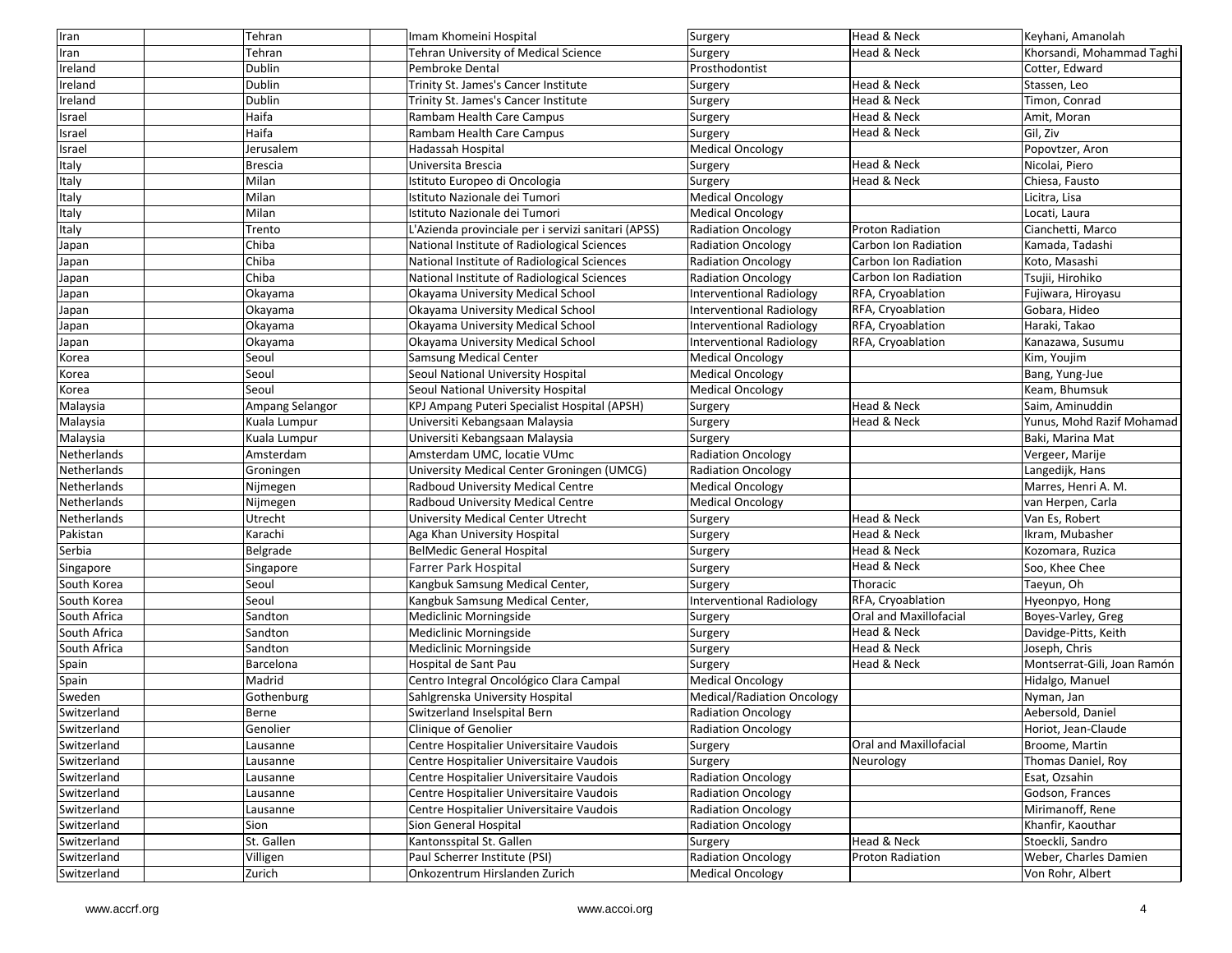| Switzerland              |          | Zurich         |     | Universitätsspital Zürich                        | Surgery                     | Head & Neck                                            | Holzmann, David         |
|--------------------------|----------|----------------|-----|--------------------------------------------------|-----------------------------|--------------------------------------------------------|-------------------------|
| Switzerland              |          | Zurich         |     | Universitätsspital Zürich                        | Surgery                     | Head & Neck                                            | Huber, Gerhard          |
| Switzerland              |          | Zurich         |     | Universitätsspital Zürich                        | <b>Medical Oncology</b>     |                                                        | Rordorf, Tamara         |
| Switzerland              |          | Zurich         |     | Universitätsspital Zürich                        | <b>Radiation Oncology</b>   |                                                        | Luetolf, Urs            |
| Switzerland              |          | Zurich         |     | Universitätsspital Zürich                        | <b>Radiation Oncology</b>   |                                                        | Studer, Gabriela        |
| Turkey                   |          | Ankara         |     | Hacettepe University Cancer Institute            | <b>Medical Oncology</b>     |                                                        | Aksoy, Sercan           |
| Turkey                   |          | <b>Bursa</b>   |     | Bursa Acıbadem Hospital                          | <b>Radiation Oncology</b>   |                                                        | Sozer, Nihat            |
| Turkey                   |          | <b>Bursa</b>   |     | <b>Uludag University</b>                         | Surgery                     | Head & Neck                                            | Kasapoglu, Fikret       |
| Turkey                   |          | Istanbul       |     | Ozel Tansan Poliklinigi                          | <b>Medical Oncology</b>     |                                                        | Tansan, Sualp           |
| Turkey                   |          | Istanbul       |     | Special Amerian Hospital - Istanbul              | Surgery                     | Head & Neck                                            | Hafiz, Gunter           |
| <b>UK</b>                | England  | <b>Bristol</b> |     | University Hospitals Bristol - NHS               | Surgery                     | Maxillofacial and Oral                                 | Hughes, Ciri            |
| <b>UK</b>                | England  | <b>Bristol</b> |     | University Hospitals Bristol - NHS               | <b>Medical Oncology</b>     |                                                        | Beasley, Matthew        |
| UK                       | England  | London         |     | Guy's and St. Thomas' NHS                        | Surgery                     | Head & Neck                                            | Hussain, Karim          |
| UK                       | England  | London         |     | Guy's and St. Thomas' NHS                        | Surgery                     | Maxillofacial and Oral                                 | McGurk, Mark            |
| <b>UK</b>                | England  | London         |     | Guy's and St. Thomas' NHS                        | Surgery                     | Maxillofacial and Oral                                 | Oakly, Richard          |
| UK                       | England  | London         |     | Guy's and St. Thomas' NHS                        | Medical Oncology            |                                                        | Guerrero-Urbano, Teresa |
| <b>UK</b>                | England  | London         |     | The London Clinic & Harley Street Clinic         | Interventional Radiology    | RFA, Brachytherapy                                     | Gillams, Alice          |
| UK                       | England  | London         |     | London Health Sciences Centre/Victoria Hospital  | Surgery                     | Head & Neck, Reconstructive                            | Nichols, Anthony        |
| <b>UK</b>                | England  | London         |     | Royal Brompton & Harefield NHS                   | Cardiothoracic Radiologist  | RFA, Cryoablation                                      | Dalal, Paras            |
| UK                       | England  | London         |     | Royal Brompton & Harefield NHS                   | Surgery                     | Thoracic                                               | Dusmet, Michael         |
| <b>UK</b>                | England  | London         |     | Royal Marsden Hospital                           | Surgery                     | Head & Neck                                            | Clarke, Peter           |
| <b>UK</b>                | England  | London         |     | Royal Marsden Hospital                           | Surgery                     | Head & Neck                                            | Evans, Rhys             |
| <b>UK</b>                | England  | London         |     | Royal Marsden Hospital                           | Surgery                     | Maxillofacial/Reconstruction                           | Kerawala, Cyrus         |
| UK                       | England  | London         |     | Royal Marsden Hospital                           | Surgery                     | Head & Neck, Reconstructive                            | Rhys-Evans, Peter       |
| UK                       | England  | London         |     | Royal Marsden Hospital                           | Surgery                     | Head & Neck - Endoscopic                               | Paleri, Vinidh          |
| UK                       | England  | London         |     | Royal Marsden Hospital                           | <b>Radiation Oncology</b>   | <b>Breast</b>                                          | Kirby, Anna             |
| UK                       | England  | London         |     | Royal Marsden Hospital                           | <b>Medical Oncology</b>     |                                                        | Eeles, Rosalind         |
| UK                       | England  | London         |     | Royal Marsden Hospital                           | <b>Medical Oncology</b>     |                                                        | Harrington, Kevin       |
| UK                       | England  | London         |     | Royal Marsden Hospital                           | <b>Medical Oncology</b>     |                                                        | Nutting, Christopher    |
| UK                       | England  | London         |     | Royal National Throat, Nose and Ear Hospital     | Surgery                     | Laryngology                                            | Birchall, Martin        |
| <b>UK</b>                | England  | London         |     | Royal National Throat, Nose and Ear Hospital     | Surgery                     | Laryngotracheal Reconstruction Sandhu, Gurpreet (Guri) |                         |
| UK                       | England  | London         |     | St. Bartholomew's Hospital                       | Surgery                     | Head & Neck                                            | Hutchison, Ian          |
| <b>UK</b>                | England  | London         |     | St. George's University Hospital                 | Surgery                     | <b>Breast</b>                                          | Banerjee, Dibyesh       |
| UK                       | England  | London         |     | University College London Hospital/Westmoreland  | Surgery                     | Cardiothoracic                                         | Hayward, Martin         |
| UK                       | England  | London         |     | University College London Hospital               | Surgery                     | Head & Neck                                            | Hughes, Jonathan        |
| <b>UK</b>                | England  | London         |     | University College London Hospital               | Surgery                     | Maxillofacial/ Reconstruction                          | Kalavrezos, Nicholas    |
|                          |          |                |     |                                                  |                             | Laser Resection, Photodynamic                          |                         |
| UK                       | England  | London         |     | University College London Hospital               | Interventional Bronchoscopy | Therapy                                                | George, Jeremy          |
| UK                       | England  | London         |     | University College London Hospital               | <b>Medical Oncology</b>     |                                                        | Carnell, Dawn           |
| <b>UK</b>                | England  | Manchester     |     | The Chistie NHS                                  | Medical Oncology            |                                                        | Metcalf, Robert         |
| UK                       | England  | Manchester     |     | The Chistie NHS                                  | <b>Medical Oncology</b>     |                                                        | Thomson, David          |
| UK                       | England  | Manchester     |     | Manchester Royal Infirmary                       | Interventional Bronchoscopy | RFA, Cryoablation                                      | Bailey, Simon           |
| UK                       | England  | Oxford         |     | Oxford University Hospitals - Churchill Hospital | Surgery                     |                                                        | Winter, Stuart          |
| <b>UK</b>                | England  | Sheffield      |     | Royal Hallamshire Hospital                       | Surgery                     | Neurology                                              | Carroll, Thomas         |
|                          |          |                |     |                                                  |                             | Cardiothoracic, Photodynamic                           |                         |
| UK                       | England  | East Yorkshire |     | Yorkshire Laser Centre/UK Medical Laser Centre   | Surgery                     | Therapy                                                | Moghissi, Keyvan        |
| UK                       | England  | Wolverhampton  |     | New Cross Hospital                               | Surgery                     | Maxillofacial and Oral                                 | Pigadas, Nicolaos       |
| <b>UK</b>                | Scotland | Aberdeen       |     | University of Aberdeen                           | Surgery                     | Oral and Maxillofacial                                 | Lowe, Terry             |
| <b>UK</b>                | Scotland | Clydebank      |     | Golden Jubilee National Hospital'                | Surgery                     | Thoracic                                               | Kirk, Alan              |
| <b>UK</b>                | Wales    | Cardiff        |     | University Hospital of Wales                     | Surgery                     | Head & Neck                                            | Thomas, Cellan          |
| <b>UK</b>                | Wales    | Cardiff        |     | University Hospital of Wales                     | <b>Medical Oncology</b>     |                                                        | Evans, Mererid          |
| <b>USA</b>               | Alabama  | Birmingham     | CCC | <b>UAB Hospital</b>                              | Surgery                     | Gynecologic Oncology                                   | Alvarez, Ronald         |
| <b>USA</b><br><b>USA</b> | Alabama  | Birmingham     | CCC | <b>UAB Hospital</b>                              | Surgery                     | Oral and Maxillofacial                                 | Morlandt, Anthony       |
|                          | Alabama  | Birmingham     | CCC | <b>UAB Hospital</b>                              | Surgery                     | Oral and Maxillofacial                                 | Ying, Yedeh             |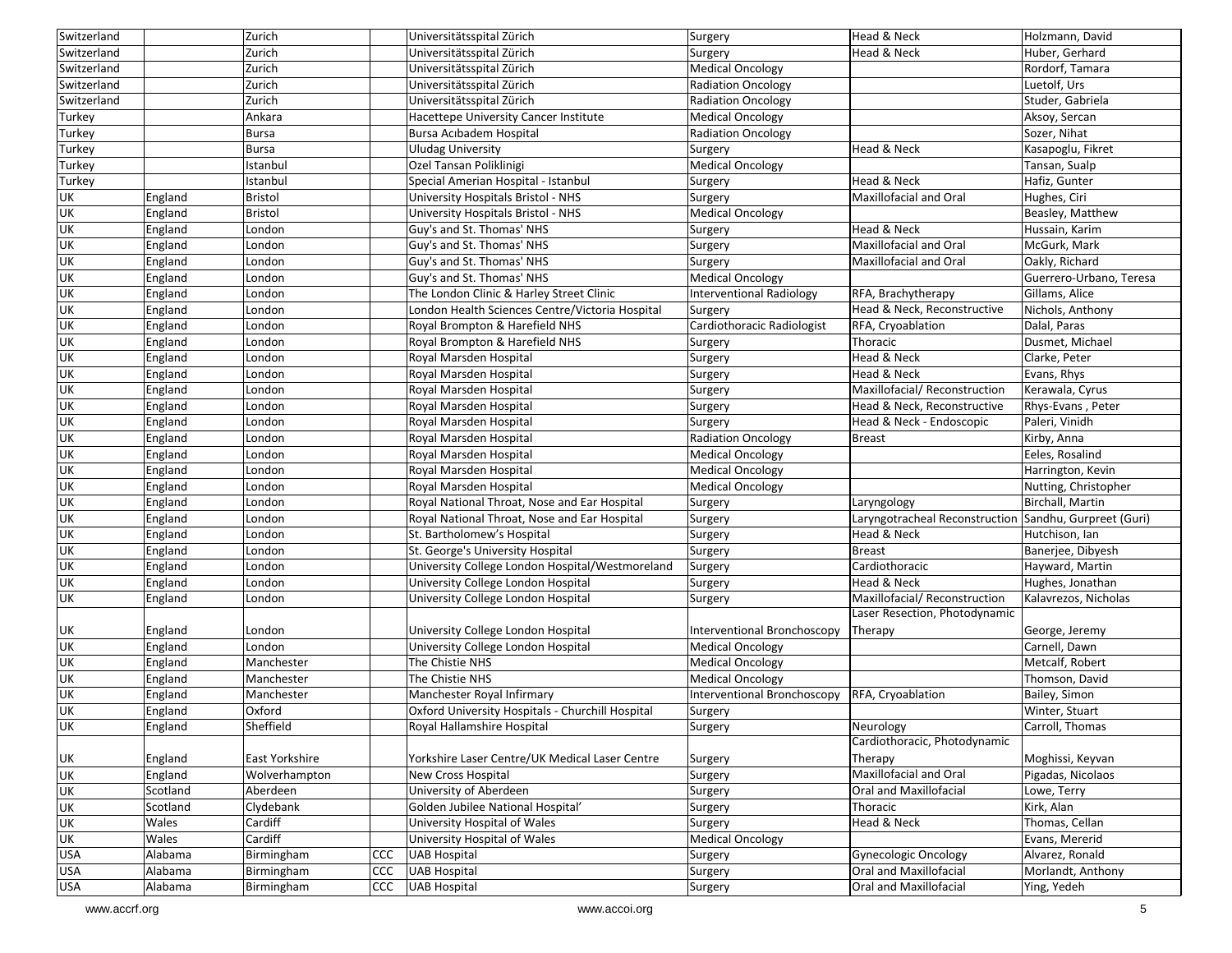| <b>USA</b> | Alabama                  | Birmingham                |                  | CCC UAB Hospital                                                      | <b>Radiation Oncology</b>  |                                      | Fiveash, John                       |
|------------|--------------------------|---------------------------|------------------|-----------------------------------------------------------------------|----------------------------|--------------------------------------|-------------------------------------|
| <b>USA</b> | Alabama                  | Tuscaloosa                |                  | <b>DCH Cancer Treatment Center</b>                                    | <b>Medical Oncology</b>    |                                      | Dubay, John                         |
| <b>USA</b> | Arizona                  | Peoria                    |                  | Arizona Center for Cancer Care                                        | <b>Radiation Oncology</b>  |                                      | Biggs, Christopher                  |
| <b>USA</b> | Arizona                  | Peoria                    |                  | Banner Del Webb Hospital/Sunrise Medical Center                       | Pulmonology                |                                      | Ronn, Jeffrey                       |
| <b>USA</b> | Arizona                  | Phoenix                   |                  | <b>Barrow Neurological Institute</b>                                  | Surgery                    | Neurology                            | Sanai, Nader                        |
| USA        | Arizona                  | Phoenix                   |                  | Mayo Clinic                                                           | Surgery                    | Head & Neck                          | Hinni, Michael                      |
| USA        | Arizona                  | Phoenix                   |                  | Mayo Clinic                                                           | <b>Radiation Oncology</b>  |                                      | Patel, Samir                        |
| <b>USA</b> | Arizona                  | Scottsdale                |                  | Arizona Center for Cancer Care                                        | <b>Radiation Oncology</b>  |                                      | Tannehill, Scott                    |
| USA        | Arizona                  | Scottsdale                |                  | Scottsdale Ear, Nose & Throat                                         | Surgery                    |                                      | Heiland, Kurt                       |
| <b>USA</b> | Arizona                  | Scottsdale                |                  | Pinnacle Oncology Hematogoy                                           | <b>Medical Oncology</b>    |                                      | Gordon, Michael                     |
| USA        | Arizona                  | Scottsdale                |                  | Pinnacle Oncology Hematogoy                                           | <b>Medical Oncology</b>    |                                      | Tsai, Frank                         |
| <b>USA</b> | Arkansas                 | Little Rock               |                  | U. of Arkansas - Cancer Research Center                               | Surgery                    | Head & Neck                          | Suen, James Y.                      |
| USA        | Arkansas                 | Fort Smith                |                  | Mercy Clinic Ear Nose & Throat                                        | Surgery                    | Head & Neck                          | Grant, David                        |
| USA        | California               | Anaheim                   |                  | Kaiser Permanente                                                     | Surgery                    | Head & Neck                          | Shibuya, Terry                      |
| USA        | California               | <b>Bellflower</b>         |                  | Kaiser Permanente                                                     | Surgery                    | Head & Neck                          | Calzada, Gabriel                    |
| USA        | California               | Duarte                    | CCC              | City of Hope                                                          | Surgery                    | Head & Neck                          | Maghami, Ellie                      |
| USA        | California               | Duarte                    | <b>CCC</b>       | City of Hope                                                          | <b>Medical Oncology</b>    | Head & Neck                          | Agulnik, Mark                       |
| <b>USA</b> | California               | Duarte                    | <b>CCC</b>       | City of Hope                                                          | <b>Medical Oncology</b>    | Head & Neck                          | Massarelli, Erminia                 |
| <b>USA</b> | California               | Duarte                    | CCC              | City of Hope                                                          | <b>Medical Oncology</b>    | Head & Neck                          | Villaflor, Victoria                 |
| USA        | California               | Long Beach                |                  | Eye Physicans of Long Beach                                           | Surgery                    | Ophthalmology                        | Chang, Eli                          |
| <b>USA</b> | California               | Loma Linda                |                  | Loma Linda Medical Center                                             | Surgery                    | Otolarnygology                       | Lee, Steve                          |
| USA        | California               | Los Angeles               |                  | Cedars-Sinai Medical Center                                           | Surgery                    | Head & Neck                          | Douglas, Raymond                    |
| USA        | California               | Los Angeles               |                  | Cedars-Sinai Medical Center                                           | Surgery                    | Head & Neck                          | Larian, Babak                       |
| USA        | California               | Los Angeles               |                  | Cedars-Sinai Medical Center                                           | <b>Radiation Oncology</b>  |                                      | Zumsteg, Zackary                    |
| USA        | California               | Los Angeles               |                  | House Ear Clinic                                                      | Surgery                    | Head & Neck                          | Slattery, William                   |
| <b>USA</b> | California               | Los Angeles               | CCC              | University of California, Los Angeles                                 | Surgery                    | Head & Neck                          | Abemayor, Elliot                    |
| USA        | California               | Los Angeles               | CCC              | University of California, Los Angeles                                 | Surgery                    | Head & Neck                          | Blackwell, Keith                    |
| USA        | California               | Los Angeles               | CCC              | University of California, Los Angeles                                 | Surgery                    | Head & Neck                          | Kedeshian, Paul                     |
| <b>USA</b> | California               | Los Angeles               | <b>CCC</b>       | University of California, Los Angeles                                 | Surgery                    | Maxillofacial/Reconstruction         | Freyemiller, Earl                   |
| USA        | California               | Los Angeles               | CCC              | University of California, Los Angeles                                 | Surgery                    | Thoracic                             | McKenna, Robert                     |
| USA        | California               | Los Angeles               | <b>CCC</b>       | University of California, Los Angeles                                 | Surgery                    | <b>Plastic Surgery</b>               | Roostaeian, Jason                   |
| USA        | California               | Los Angeles               | <b>CCC</b>       | University of California, Los Angeles                                 | Surgery                    | Head & Neck                          | Sercarz, Joel                       |
| USA        | California               | Los Angeles               | <b>CCC</b>       | University of California, Los Angeles                                 | Surgery                    | Head & Neck                          | St. John, Maie                      |
| USA        | California               | Los Angeles               | CCC              | University of California, Los Angeles                                 | <b>Radiation Oncology</b>  |                                      | Chen, Allen                         |
| USA        | California               | Los Angeles               | <b>CCC</b>       | University of California, Los Angeles                                 | <b>Radiation Oncology</b>  | Radiation, Brachytherapy             | Lee, Alan                           |
| <b>USA</b> | California               | Los Angeles               | <b>CCC</b>       | University of California, Los Angeles                                 | Interventional Radiology   | RFA, Cryoablation                    | Abtin, Fereidoun                    |
| USA        | California               | Los Angeles               | CCC              | University of California, Los Angeles                                 | Interventional Radiology   | RFA, Cryoablation                    | Suh, Robert                         |
| USA        | California               | Los Angeles/Santa MoniCCC |                  | University of California, Los Angeles                                 | <b>Medical Oncology</b>    |                                      | Rosen, Lee                          |
| USA        | California               | Los Angeles/Santa MoniCCC |                  | University of California, Los Angeles                                 | <b>Medical Oncology</b>    |                                      | Wong, Deborah                       |
| USA        | California               | Los Angeles               | CCC              | University of Southern California                                     | Surgery                    | Neurology                            | Giannotta, Steven                   |
| USA        | California               | Los Angeles               | <b>CCC</b>       | University of Southern California                                     | Surgery                    | Head & Neck                          | Kokot, Neils                        |
| USA        | California               | Los Angeles               | <b>CCC</b>       | University of Southern California/Doheny Eye Institut Surgery         |                            | Ophthalmology                        | Irvine, John                        |
| USA        | California               | Los Angeles               | ccc <sub>1</sub> | University of Southern California/Doheny Eye Instituti Surgery        |                            | Ophthalmology                        | Kim, Jonathan                       |
| <b>USA</b> |                          |                           |                  | CCC University of Southern California                                 |                            | Head & Neck - Endoscopic             |                                     |
| <b>USA</b> | California<br>California | Los Angeles               | ccc <sub>1</sub> |                                                                       | Surgery                    |                                      | Wrobel, Bozena                      |
|            |                          | Los Angeles               |                  | University of Southern California                                     | Surgery                    | Neurology - Endoscopic               | Zada, Gabriel                       |
| <b>USA</b> | California               | Mountain View             |                  | Palo Alto Medical Foundation - Sutter Health<br>St. Joseph's Hospital | Interventional Pulmonology | RFA, Cryoablation<br>Liver/Abdominal | Krishna, Ganesh<br>Wagman, Lawrence |
| <b>USA</b> | California               | Orange                    |                  |                                                                       | Surgery                    | Head & Neck -                        |                                     |
| <b>USA</b> | California               | Palo Alto                 | CC               | Stanford Hospital and Clinics                                         | Surgery                    |                                      | Holsinger, Floyd (Chris)            |
| <b>USA</b> | California               | Palo Alto                 | <b>CC</b>        | <b>Stanford Hospital and Clinics</b>                                  | Surgery                    | Head & Neck                          | Jackler, Robert                     |
| <b>USA</b> | California               | Palo Alto                 | <b>CC</b>        | Stanford Hospital and Clinics                                         | Surgery                    | Head & Neck                          | Rosenthal, Eben                     |
| <b>USA</b> | California               | Palo Alto                 | CC               | Stanford Hospital and Clinics                                         | Surgery                    | Thoracic                             | Shrager, Joseph                     |
| <b>USA</b> | California               | Palo Alto                 | <b>CC</b>        | <b>Stanford Hospital and Clinics</b>                                  | Surgery                    | Head & Neck                          | Sirjana, Davud                      |
| <b>USA</b> | California               | Palo Alto                 | <b>CC</b>        | <b>Stanford Hospital and Clinics</b>                                  | Radiation Oncology         |                                      | Le, Quynh                           |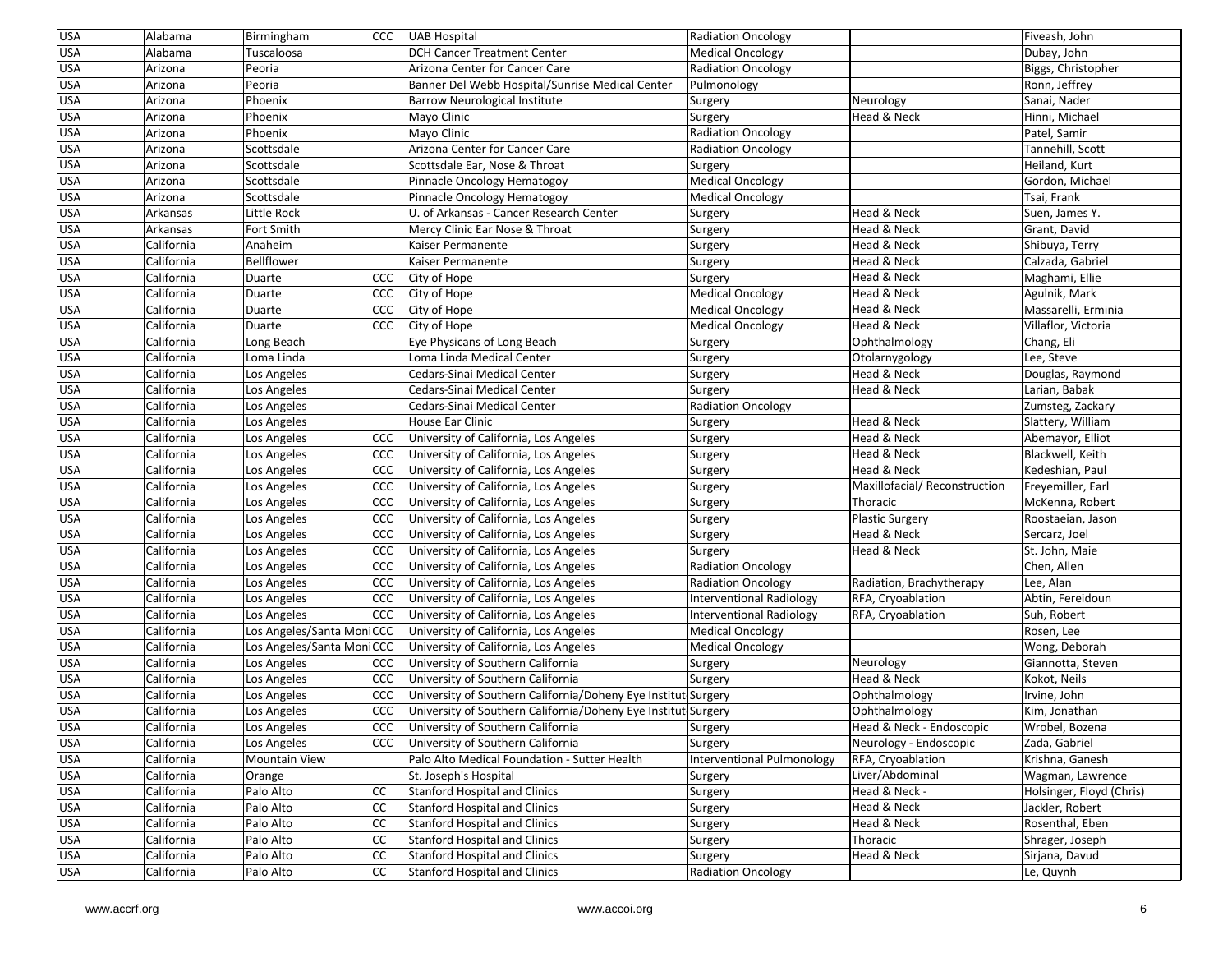| <b>USA</b> | California  | Palo Alto           | <b>CC</b>        | Stanford Hospital and Clinics                     | <b>Radiation Oncology</b> |                             | Loo, Billy           |
|------------|-------------|---------------------|------------------|---------------------------------------------------|---------------------------|-----------------------------|----------------------|
| <b>USA</b> | California  | Palo Alto           | CC               | Stanford Hospital and Clinics                     | <b>Medical Oncology</b>   |                             | Colevas, Dimitrios   |
| <b>USA</b> | California  | Palo Alto           | CC               | <b>Stanford Hospital and Clinics</b>              | <b>Medical Oncology</b>   |                             | Jacobs, Charlotte    |
| <b>USA</b> | California  | Palo Alto           | <b>CC</b>        | Stanford Hospital and Clinics                     | <b>Medical Oncology</b>   |                             | Pinto, Harlan        |
| USA        | California  | Palo Alto/Sunnyvale |                  | <b>Sutter Health Hospital</b>                     | <b>Radiation Oncology</b> | Radiation, Brachytherapy    | Schiffner, Daniel C. |
| USA        | California  | Pasadena            |                  | Pasadena Cyberknife Center                        | Radiation Oncology        | Cyberknife                  | Mak, Albert C.       |
| USA        | California  | Sacramento          |                  | Kaiser Permanente                                 | <b>Medical Oncology</b>   |                             | Gong, I-Yeh          |
| USA        | California  | Sacramento          |                  | UC Davis Health Sytem                             | Surgery                   | Head & Neck                 | Moore, Michael G.    |
| USA        | California  | Sacramento          |                  | UC Davis Health Sytem                             | <b>Radiation Oncology</b> |                             | Daly, Megan          |
| USA        | California  | San Diego           |                  | California Proton Cancer Therapy Center.          | Radiation Oncology        | Proton Radiation            | Grover, Ryan         |
| <b>USA</b> | California  | San Diego           |                  | Kaiser Permanente                                 | Surgery                   | Head & Neck                 | Martin, Peter        |
| <b>USA</b> | California  | San Diego           |                  | Kaiser Permanente                                 | <b>Medical Oncology</b>   |                             | Godfrey, Scott       |
| USA        | California  | San Diego           |                  | Scripps MD Anderson                               | Radiation Oncology        |                             | Chen, Chien          |
| USA        | California  | San Diego           |                  | Scripps MD Anderson                               | <b>Medical Oncology</b>   |                             | Mason, James         |
| USA        | California  | San Diego           |                  | <b>Sharp Memorial Hospital</b>                    | Surgery                   | Head & Neck                 | Saltman, Benjamin    |
| USA        | California  | San Diego           |                  | <b>Sharp Memorial Hospital</b>                    | Surgery                   | Head & Neck                 | Mansfield, Perry     |
| USA        | California  | San Diego           | CCC              | UC San Diego Moores Cancer Center                 | Surgery                   | Head & Neck                 | Califano, Joseph     |
| <b>USA</b> | California  | San Diego           | <b>CCC</b>       | UC San Diego Moores Cancer Center                 | <b>Radiation Oncology</b> |                             | Sanghvi, Parag       |
| <b>USA</b> | California  | San Diego           | <b>CCC</b>       | UC San Diego Moores Cancer Center                 | <b>Radiation Oncology</b> | <b>Proton Radiation</b>     | Urbanic, James       |
| USA        | California  | San Diego           | CCC              | UC San Diego Moores Cancer Center                 | <b>Medical Oncology</b>   |                             | Cohen, Ezra          |
| <b>USA</b> | California  | San Diego           | CCC              | UC San Diego Moores Cancer Center                 | <b>Medical Oncology</b>   |                             | ippman, Scott        |
| USA        | California  | San Francisco       | CCC              | University of California, San Francisco           | Surgery                   | Head & Neck                 | Ha, Patrick          |
| USA        | California  | San Francisco       | CCC              | University of California, San Francisco           | Surgery                   | Head & Neck                 | El-Sayed, Ivan       |
| USA        | California  | San Francisco       | <b>CCC</b>       | University of California, San Francisco           | Surgery                   | Urology/Robotics            | Meng, Maxwell        |
| <b>USA</b> | California  | San Francisco       | <b>CCC</b>       | University of California, San Francisco           | Surgery                   | Liver/Gastroenterology      | Warren, Robert       |
| <b>USA</b> | California  | San Francisco       | CCC              | University of California, San Francisco           | <b>Radiation Oncology</b> |                             | Yom, Sue             |
| USA        | California  | San Francisco       | CCC              | University of California, San Francisco           | <b>Medical Oncology</b>   |                             | Algazi, Alain        |
| USA        | California  | San Francisco       | <b>CCC</b>       | University of California, San Francisco           | <b>Medical Oncology</b>   |                             | Kang, Hyunseok       |
| <b>USA</b> | California  | San Francisco       | <b>CCC</b>       | University of California, San Francisco           | Prosthodontist            |                             | Sharma, Arun         |
| <b>USA</b> | California  | San Jose            |                  | Kaiser Permanente                                 | Surgery                   | Head & Neck                 | Swedenborg, Jon      |
| USA        | California  | Santa Monica        |                  | St. John's Health Center                          | <b>Radiation Oncology</b> |                             | Wollman, Robert      |
| <b>USA</b> | California  | Santa Rosa          |                  | Sutter Medical Center of Santa Rosa               | Radiation Oncology        |                             | Cindy O. Scharfen    |
| USA        | California  | Tustin              |                  | <b>Tustin Hospital Medical Center</b>             | <b>Radiation Oncology</b> | Brachytherapy               | Dogget, Stephen      |
| <b>USA</b> | California  | <b>Walnut Creek</b> |                  | Kaiser Permanente                                 | Surgeon                   | Head & Neck                 | Fong, Bryan          |
| USA        | Colorado    | <b>Boulder</b>      |                  | Rocky Mountain CyberKnife                         | <b>Radiation Oncology</b> | Cyberknife                  | McNeely, Lee         |
| <b>USA</b> | Colorado    | Colorado Springs    |                  | <b>Memorial Hospital Center</b>                   | <b>Medical Oncology</b>   |                             | Mellott, Ann         |
| USA        | Colorado    | Colorado Springs    |                  | <b>Pickle Prosthodontics</b>                      | Prosthodontist            |                             | Pickle, Todd         |
| USA        | Colorado    | Denver              |                  | Colorado Facial Plastic Surgery                   | Surgery                   | Head & Neck                 | Imola, Mario         |
| USA        | Colorado    | Denver              |                  | Denver Oncology                                   | Radiation Oncology        |                             | Reiner, Seth D.      |
| USA        | Colorado    | Denver              |                  | Porter Adventist Hospital/Craniofacial/Skull Base | Surgery                   | Head & Neck, Reconstructive | Chowdhury, Kahlid    |
| USA        | Colorado    | Denver              |                  | Rocky Mountain Ear, Nose & Throat                 | Surgery                   | Head & Neck                 | Reiner, Seth A.      |
| USA        | Colorado    | Denver              | <b>CCC</b>       | University of Colorado                            | <b>Medical Oncology</b>   | Head & Neck                 | Bowles, Daniel       |
| USA        | Connecticut | Farmington          |                  | University of Connecticut Health                  | Surgery                   | Head & Neck                 | Spiro, Jeffrey       |
| <b>USA</b> | Connecticut | Farmington          |                  | University of Connecticut Health                  | Medical Oncology          | Head & Neck                 | Upendra Hegde        |
| <b>USA</b> | Connecticut | Hartford            |                  | <b>Hartford Hospital</b>                          | <b>Radiation Oncology</b> |                             | Dowsett, Robert      |
| USA        | Connecticut | Hartford            |                  | Hartford Hospital & Jefferson Radiology           | Interventional Radiology  |                             | Foster, John E       |
| <b>USA</b> | Connecticut | New Haven           | <b>CCC</b>       | Yale School of Medicine                           | Surgery                   | Head & Neck                 | Boey, Howard         |
| <b>USA</b> | Connecticut | New Haven           | <b>CCC</b>       | Yale School of Medicine                           | Surgery                   | Head & Neck                 | Judson, Benjamin     |
| <b>USA</b> | Connecticut | New Haven           | ccc <sub>1</sub> | Yale School of Medicine                           | Surgery                   | Head & Neck                 | Mehra, Saral         |
| <b>USA</b> | Connecticut | New Haven           | <b>CCC</b>       | Yale School of Medicine                           | <b>Radiation Oncology</b> |                             | Park, Henry          |
| <b>USA</b> | Connecticut | New Haven           | CCC              | Yale School of Medicine                           | <b>Radiation Oncology</b> |                             | Young, Melissa       |
| <b>USA</b> | Connecticut | New Haven           | <b>CCC</b>       | Yale School of Medicine                           | <b>Medical Oncology</b>   |                             | Bhatia, Aarti        |
| <b>USA</b> | DC          | Washington          |                  | DaVinci Plastic Surgery                           | Surgery                   | Head & Neck, Reconstructive | Davison, Steven      |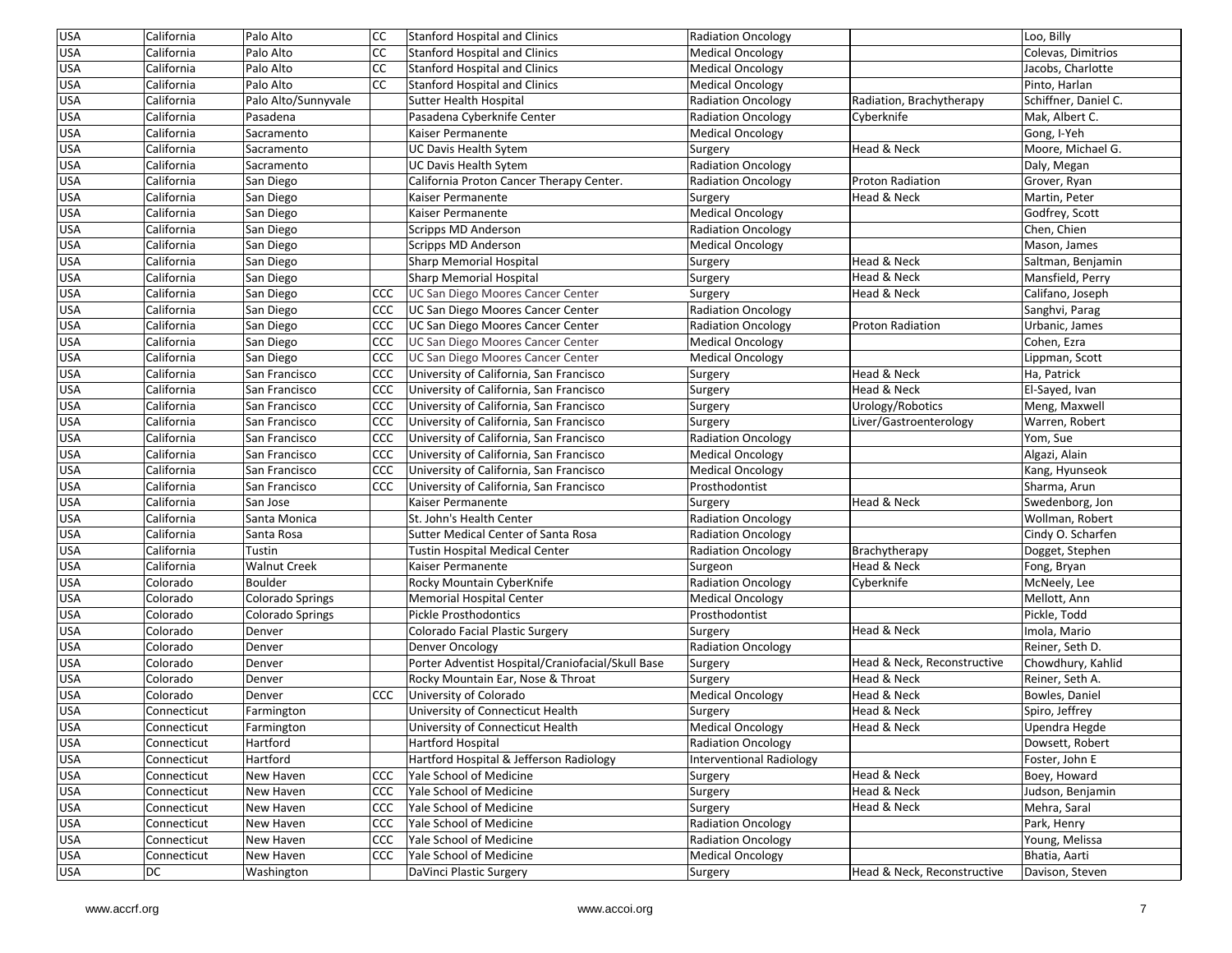| <b>USA</b> | DC        | Washington           | <b>CCC</b> | Georgetown University Hospital                 | Surgery                   | Head & Neck                   | Davidson, Bruce            |
|------------|-----------|----------------------|------------|------------------------------------------------|---------------------------|-------------------------------|----------------------------|
| <b>USA</b> | <b>DC</b> | Washington           | CCC        | Georgetown University Hospital                 | Surgery                   | Head & Neck - Endoscopic      | DeKlotz, Timothy           |
| USA        | <b>DC</b> | Washington           | <b>CCC</b> | Georgetown University Hospital                 | <b>Radiation Oncology</b> |                               | Harter, William            |
| <b>USA</b> | Florida   | <b>Boynton Beach</b> |            | Bethesda Memorial Hospital                     | <b>Radiation Oncology</b> |                               | Parsons, James             |
| USA        | Florida   | Bradenton            |            | Ear, Nose, Throat Associates                   | Surgery                   | Head & Neck                   | Kalathia, Axay             |
| USA        | Florida   | Celebration          |            | Head & Neck Surgery Center of Florida          | Surgery                   | Head & Neck                   | Haughey, Bruce             |
| USA        | Florida   | Daytona              |            | Florida Hospital Memorial Medical Center       | Radiation Oncology        |                               | Sejpal, Samir              |
| <b>USA</b> | Florida   | Gainesville          |            | University of Florida Shands Cancer Center     | Radiation Oncology        |                               | Amdur, Robert J.           |
| USA        | Florida   | Gainesville          |            | University of Florida Shands Cancer Center     | <b>Radiation Oncology</b> |                               | Mendenhall, William        |
| USA        | Florida   | Jacksonville         |            | Baptist MD Anderson Cancer Center              | Surgery                   | Head & Neck                   | Ahmad, Faisal              |
| USA        | Florida   | Jacksonville         |            | Mayo Clinic                                    | Surgery                   | Head & Neck                   | Casler, John D.            |
| <b>USA</b> | Florida   | Jacksonville         |            | Mayo Clinic                                    | Surgery                   | Head & Neck, Reconstructive   | Janus, Jeffrey             |
| USA        | Florida   | Jacksonville         |            | Mayo Clinic                                    | Surgery                   | <b>Gynecologic Oncology</b>   | Morrissey, Thomas          |
| USA        | Florida   | Jacksonville         |            | Mayo Clinic                                    | Surgery                   | Oral and Maxillofacial        | Pirgousis, Phillip         |
| <b>USA</b> | Florida   | Jacksonville         |            | Mayo Clinic                                    | Surgery                   | Head & Neck                   | Young, Geoffrey D          |
| USA        | Florida   | Jacksonville         |            | Mayo Clinic                                    | <b>Radiation Oncology</b> |                               | Gupta, Vivek               |
| USA        | Florida   | Jacksonville         |            | Mayo Clinic                                    | Radiation Oncology        |                               | Ko, Stephen                |
| USA        | Florida   | Jacksonville         |            | Mayo Clinic                                    | <b>Medical Oncology</b>   |                               | Menefee, Michael           |
| <b>USA</b> | Florida   | Jacksonville         |            | North Florida Sinus Center                     | Surgery                   |                               | Bolger, William            |
| USA        | Florida   | Jacksonville         |            | North Florida Sinus Center                     | Surgery                   |                               | Naseri, Iman               |
| USA        | Florida   | Jacksonville         |            | University of Florida Health                   | Surgery                   | <b>Oral and Maxillofacial</b> | Fernandes, Rui             |
| USA        | Florida   | Jacksonville         |            | University of Florida Proton Therapy Institute | <b>Radiation Oncology</b> | <b>Proton Radiation</b>       | Dagan, Roi                 |
| <b>USA</b> | Florida   | Jacksonville         |            | University of Florida Proton Therapy Institute | <b>Radiation Oncology</b> | <b>Proton Radiation</b>       | Holtzman, Adam             |
| USA        | Florida   | Miami                |            | Miami Cancer Institute - Baptist Health        | <b>Medical Oncology</b>   |                               | Rabinowits, Guilherme      |
| USA        | Florida   | Miami                |            | Miami Prosthodontics                           | Prosthodontist            |                               | Horkowtiz-Tsaoussis, Carol |
| USA        | Florida   | Miami                |            | University of Miami Hospital                   | Surgery                   | Head & Neck, Reconstructive   | Arnold, David              |
| USA        | Florida   | Miami                |            | University of Miami Hospital                   | Surgery                   | Maxillofacial and Oral        | Kaleem, Arshad             |
| USA        | Florida   | Miami                |            | University of Miami Hospital                   | Surgery                   | Thoracic                      | Nguyen, Dau                |
| <b>USA</b> | Florida   | Miami                |            | University of Miami Hospital                   | Surgery                   | Head & Neck - Endoscopic      | Sargi, Zoukaa              |
| USA        | Florida   | Miami                |            | University of Miami Hospital                   | Surgery                   | Ophthalmology                 | Tse, David                 |
| <b>USA</b> | Florida   | Miami                |            | University of Miami Hospital                   | Surgery                   | Head & Neck                   | Weed, Donald               |
| <b>USA</b> | Florida   | <b>Naples</b>        |            | 21st Century Oncology                          | <b>Radiation Oncology</b> |                               | Nakfoor, Bruce             |
| <b>USA</b> | Florida   | <b>Naples</b>        |            | <b>Collier Otolaryngology</b>                  | Surgery                   | Head & Neck                   | Bello, Stephen             |
| USA        | Florida   | Orange City          |            | <b>Atlantic Ear Nose Throat</b>                | Surgery                   | Head & Neck                   | Rothbaum, Daniel           |
| USA        | Florida   | Orlando              |            | Florida Hospital                               | <b>Radiation Oncology</b> |                               | Hwang, Catherine S.        |
| USA        | Florida   | Orlando              |            | University of Florida Health Cancer Institute  | Surgery                   | Maxillofacial and Oral        | Feldman, Elizabeth         |
| USA        | Florida   | Orlando              |            | University of Florida Health Cancer Institute  | Surgery                   | <b>Reconstruction/Plastic</b> | Lee, Kenneth               |
| <b>USA</b> | Florida   | Orlando              |            | University of Florida Health Cancer Institute  | Surgery                   | Head & Neck                   | Pattani, Kavita            |
| USA        | Florida   | Orlando              |            | University of Florida Health Cancer Institute  | Radiation Oncology        |                               | Manon, Rafael              |
| <b>USA</b> | Florida   | Orlando              |            | University of Florida Health Cancer Institute  | <b>Medical Oncology</b>   |                               | Tseng, Jennifer            |
| USA        | Florida   | St. Petersburg       |            | Advanced ENT of Tampa Bay                      | Surgery                   | Head & Neck                   | Espinola, Trina            |
| USA        | Florida   | Tampa                | <b>CCC</b> | <b>Moffitt Cancer Center</b>                   | Surgery                   | Head & Neck                   | Wadsworth, Trad            |
| USA        | Florida   | Tampa                | CCC        | Moffitt Cancer Center                          | Surgery                   | Oral and Maxillofacial        | Vorwald, Kathyrn           |
| <b>USA</b> | Florida   | Tampa                | CCC        | Moffitt Cancer Center                          | <b>Medical Oncology</b>   |                               | Chung, Christine           |
| <b>USA</b> | Florida   | Tampa                |            | <b>Tampa Bay Radiation Oncology</b>            | Radiation Oncology        |                               | Greenberg, Harvey          |
| <b>USA</b> | Florida   | Tampa                |            | Your Desired Smile                             | <b>Medical Oncology</b>   |                               | Alicea, Luis               |
| <b>USA</b> | Florida   | West Melbourne       |            | Interventional & Vascular Center               | Interventional Radiology  | RFA, Cryoablation             | Dunfee, Brain              |
| <b>USA</b> | Florida   | Weston               | CCC        | <b>Cleveland Clinic</b>                        | <b>Radiation Oncology</b> |                               | Greskovich, John           |
| <b>USA</b> | Georgia   | Atlanta              | <b>CC</b>  | <b>Emory Medicine</b>                          | Surgery                   | Head & Neck                   | El-Deiry, Mark             |
| <b>USA</b> | Georgia   | Atlanta              | <b>CC</b>  | <b>Emory Medicine</b>                          | Surgery                   | Head & Neck                   | Grist, William             |
| <b>USA</b> | Georgia   | Atlanta              | <b>CC</b>  | <b>Emory Medicine</b>                          | Surgery                   | Head & Neck                   | Moore, Charles             |
| <b>USA</b> | Georgia   | Atlanta              | <b>CC</b>  | <b>Emory Medicine</b>                          | Surgery                   | Head & Neck                   | Patel, Mihir               |
| <b>USA</b> | Georgia   | Atlanta              | <b>CC</b>  | <b>Emory Medicine</b>                          | Surgery                   | Thoracic                      | Pickens, Allan             |
|            |           |                      |            |                                                |                           |                               |                            |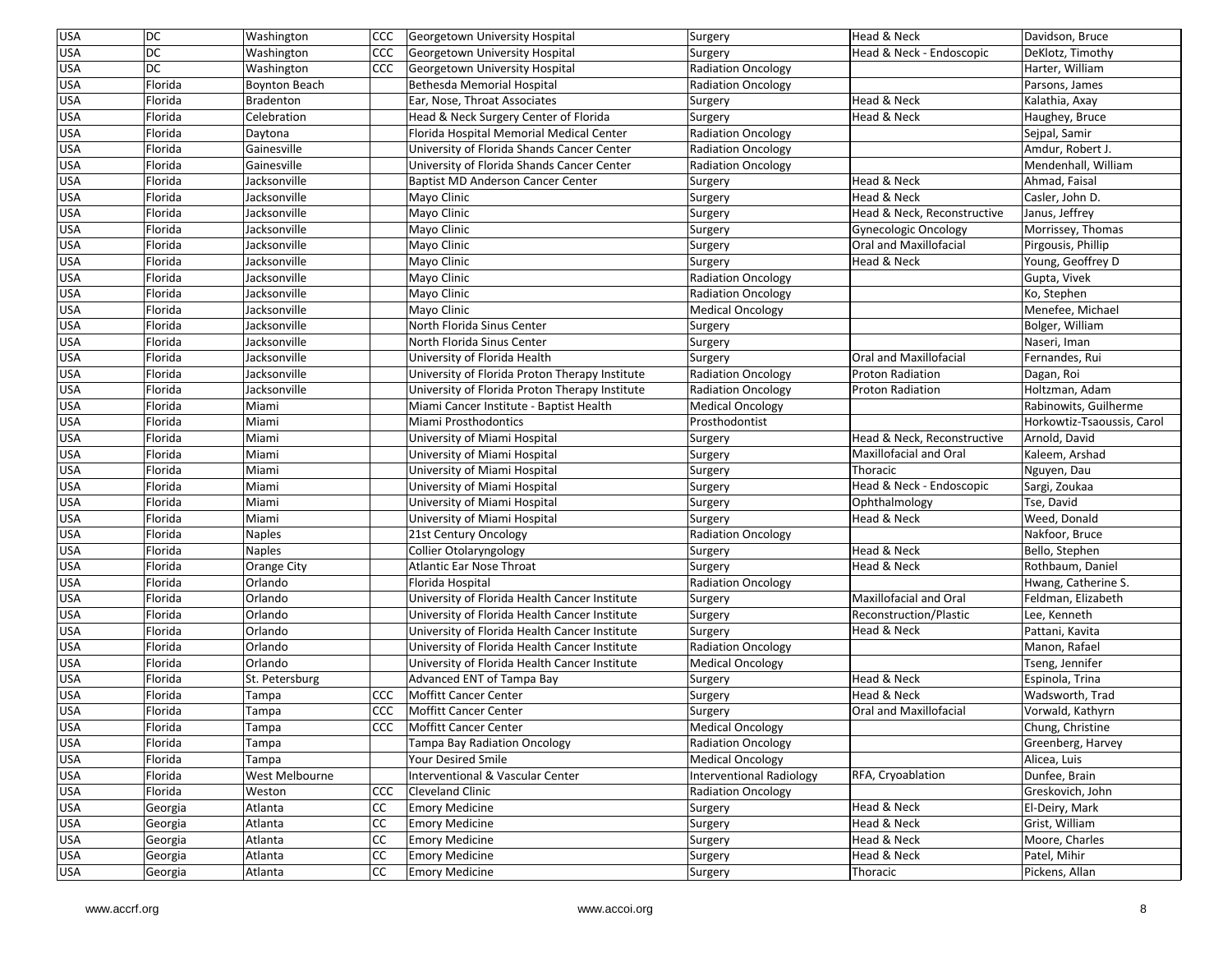| <b>USA</b> | Georgia  | Atlanta       | <b>CC</b>     | <b>Emory Medicine</b>                           | Surgery                   | Neurology                | Pradilla, Gustavo     |
|------------|----------|---------------|---------------|-------------------------------------------------|---------------------------|--------------------------|-----------------------|
| <b>USA</b> | Georgia  | Atlanta       | <b>CC</b>     | <b>Emory Medicine</b>                           | Surgery                   | Head & Neck              | Shin, Dong            |
| USA        | Georgia  | Atlanta       | <b>CC</b>     | <b>Emory Medicine</b>                           | Surgery                   | Head & Neck              | Solares, Clementino   |
| <b>USA</b> | Georgia  | Atlanta       | <b>CC</b>     | <b>Emory Medicine</b>                           | <b>Radiation Oncology</b> |                          | Beitler, Jonathan     |
| USA        | Georgia  | Atlanta       | <b>CC</b>     | <b>Emory Medicine</b>                           | <b>Radiation Oncology</b> |                          | McDonald, Mark        |
| USA        | Georgia  | Atlanta       | <b>CC</b>     | <b>Emory Medicine</b>                           | Interventional Radiology  |                          | Cristescu, Mircea     |
| USA        | Georgia  | Atlanta       | <sub>CC</sub> | <b>Emory Medicine</b>                           | <b>Medical Oncology</b>   |                          | Owonikoko, Taofeek    |
| USA        | Georgia  | Atlanta       | <b>CC</b>     | <b>Emory Medicine</b>                           | <b>Medical Oncology</b>   | Head & Neck              | Saba, Nabil           |
| <b>USA</b> | Georgia  | Atlanta       | <b>CC</b>     | Emory Medicine/Northside Hospital Cancer Center | <b>Medical Oncology</b>   |                          | Srinivasiah, Jayanthi |
| USA        | Georgia  | Atlanta       |               | Northside Hospital Cancer Center                | <b>Radiation Oncology</b> |                          | Phillips, Thomas      |
| <b>USA</b> | Georgia  | Atlanta       |               | Southeastern Gynecologic Oncology               | Gynecologic Oncology      | Gynecologic Oncology     | Burrell, Matthew      |
| USA        | Georgia  | Macon         |               | Georgia Center for Total Cancer Care            | <b>Radiation Oncology</b> |                          | Cavanaugh, Sean X.    |
| <b>USA</b> | Georgia  | Savannah      |               | Memorial University Medical Center              | Surgery                   | Head & Neck              | Petruzelli, Guy       |
| <b>USA</b> | Georgia  | Warner Robins |               | <b>ENT Surgical Assoc. of Central Georgia</b>   | Surgery                   | Head & Neck              | Toland, A. Daniel     |
| USA        | Hawaii   | Honolulu      |               | Tripler Army Medical Center                     | Surgery                   | Head & Neck              | Sniezek, Joe          |
| USA        | Hawaii   | Maui          |               | Pacific Cancer Institute of Maui                | <b>Radiation Oncology</b> |                          | Baker, Bobby          |
| USA        | Illinois | Berwyn        |               | <b>Nuclear Oncology PC</b>                      | <b>Radiation Oncology</b> |                          | Saroja, Kurubarahalli |
| USA        | Illinois | Chicago       | CCC           | Northwestern Dental Center                      | Prosthodontist.           |                          | Hutten, Mark          |
| USA        | Illinois | Chicago       | <b>CCC</b>    | Northwestern Medicine                           | Surgery                   | Neurology                | Chandler, James P     |
| USA        | Illinois | Chicago       | ccc           | Northwestern Medicine                           | Surgery                   | Thoracic                 | Love, Robert          |
| USA        | Illinois | Chicago       | ccc           | Northwestern Medicine                           | Surgery                   | Head & Neck - Endoscopic | Patel, Urjeet         |
| USA        | Illinois | Chicago       | <b>CCC</b>    | Northwestern Medicine                           | Surgery                   | Head & Neck              | Samant, Sandeep       |
| USA        | Illinois | Chicago       | CCC           | Northwestern Medicine                           | Surgery                   | Head & Neck - Endoscopic | Welsh, Kevin          |
| USA        | Illinois | Chicago       | CCC           | Northwestern Medicine                           | <b>Radiation Oncology</b> |                          | Mittal, Bharat        |
| <b>USA</b> | Illinois | Chicago       | CCC           | Northwestern Medicine                           | Radiation Oncology        |                          | Donnelly, Eric        |
| USA        | Illinois | Chicago       | <b>CCC</b>    | Northwestern Medicine                           | Interventional Radiology  | Microwave Ablation       | Andreoli, Jessica     |
| <b>USA</b> | Illinois | Warrenville   | CCC           | Northwestern Medicine - Chicago Proton Center   | <b>Radiation Oncology</b> | <b>Proton Radiation</b>  | Gondi, Vinai          |
| USA        | Illinois | Warrenville   | CCC           | Northwestern Medicine - Chicago Proton Center   | <b>Radiation Oncology</b> | <b>Proton Radiation</b>  | Hartsell, Wiliam      |
| <b>USA</b> | Illinois | Warrenville   | <b>CCC</b>    | Northwestern Medicine                           | <b>Medical Oncology</b>   |                          | Ferris, Linda         |
| USA        | Illinois | Chicago       |               | Otolaryngology Associates                       | Surgery                   | Head & Neck              | Becker, Stephen P.    |
| USA        | Illinois | Chicago       |               | St. Luke's Medical Center                       | <b>Radiation Oncology</b> |                          | Panje, William        |
| USA        | Illinois | Chicago       |               | Rush University Medical Center                  | Surgery                   | Head & Neck              | Liptay, Michael       |
| USA        | Illinois | Chicago       |               | <b>Rush University Medical Center</b>           | Surgery                   | Head & Neck              | Stenson, Kerstin      |
| USA        | Illinois | Chicago       | CCC           | University of Chicago                           | Surgery                   | Head & Neck              | Agrawal, Nishant      |
| USA        | Illinois | Chicago       | CCC           | University of Chicago                           | Surgery                   | Reconstruction/Plastic   | Chang, David          |
| <b>USA</b> | Illinois | Chicago       | ccc           | University of Chicago                           | <b>Medical Oncology</b>   |                          | Pearson, Alexander    |
| USA        | Illinois | Chicago       | CCC           | University of Chicago                           | <b>Medical Oncology</b>   |                          | Vokes, Everett        |
| USA        | Illinois | Chicago       |               | University of Illinois                          | Surgery                   | Maxillofacial and Oral   | Reisberg, David J.    |
| USA        | Illinois | Evanston      |               | Northshore University Health System             | Surgery                   | Head & Neck              | Sener, Stephen        |
| USA        | Illinois | Evanston      |               | Northshore University Health System             | <b>Medical Oncology</b>   |                          | Brockstein, Bruce     |
| <b>USA</b> | Illinois | Maywood       |               | Loyola University School of Medicine            | Surgery                   | Head & Neck              | Stankiewicz, James    |
| USA        | Illinois | Maywood       |               | Loyola University School of Medicine            | Surgery                   | Liver/Abdominal          | Brems, John           |
| <b>USA</b> | Illinois | Maywood       |               | Loyola University School of Medicine            | Surgery                   | Head & Neck              | Leonetti, John        |
| <b>USA</b> | Illinois | Maywood       |               | Loyola University School of Medicine            | Surgery                   | Maxillofacial and Oral   | Macleod, Stephen      |
| <b>USA</b> | Illinois | Maywood       |               | Loyola University School of Medicine            | Surgery                   | Head & Neck              | Patel, Chirag         |
| <b>USA</b> | Illinois | Maywood       |               | Loyola University School of Medicine            | <b>Radiation Oncology</b> |                          | Emami, Bahman         |
| <b>USA</b> | Illinois | Maywood       |               | Loyola University School of Medicine            | <b>Radiation Oncology</b> |                          | Melian, Edward        |
| <b>USA</b> | Illinois | Maywood       |               | Loyola University School of Medicine            | <b>Medical Oncology</b>   |                          | Clark, Joseph         |
| USA        | Illinois | Oak Lawn      |               | Advocate Christ Medical Center                  | <b>Radiation Oncology</b> | Cyberknife               | Morgan, J. David      |
| <b>USA</b> | Illinois | Oak Lawn      |               | Gynecologic Cancer Inst/Little Company of Mary  | Gynecologic Oncology      |                          | Neubauer, Nikki       |
| <b>USA</b> | Illinois | Urbana        |               | Carle Foundation Hospital                       |                           | Maxillofacial and Oral   | Bailey, Jonathan S    |
|            |          |               |               | Center For ENT                                  | Surgery                   | Head & Neck              | Krowiak, Edward       |
| <b>USA</b> | Indiana  | Carmel        |               |                                                 | Surgery                   |                          |                       |
| <b>USA</b> | Indiana  | Carmel        |               | Indiana University Health                       | Surgery                   | Head & Neck              | Goldenberg, John      |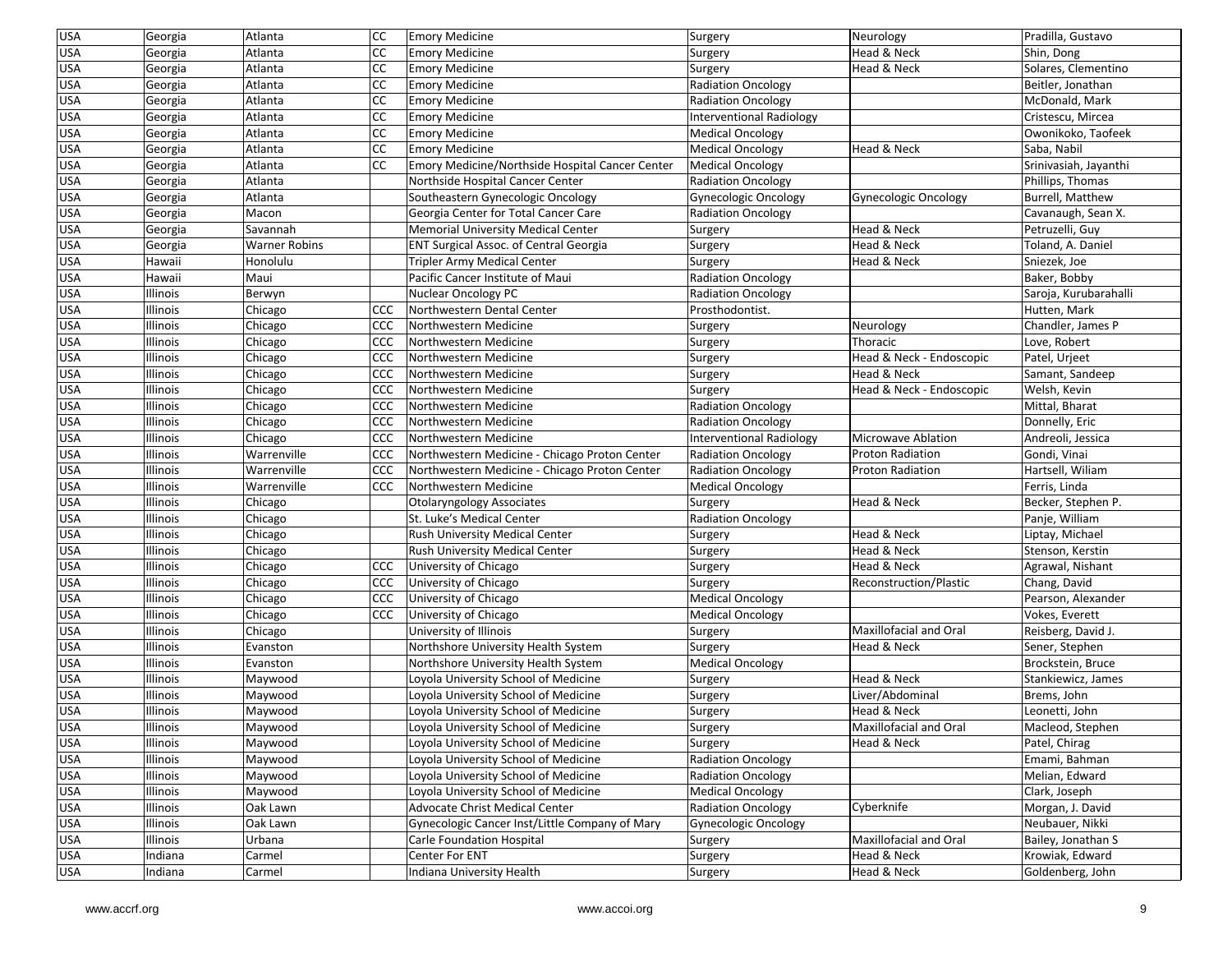| <b>USA</b> | Indiana  | Carmel/Indianapolis  |            | Center for Ear Nose Throat & Allergy (CENTA)    | Surgery                   | Head & Neck                       | Huntley, Tod         |
|------------|----------|----------------------|------------|-------------------------------------------------|---------------------------|-----------------------------------|----------------------|
| <b>USA</b> | Indiana  | Columbus             |            | <b>Columbus Regional Hospital</b>               | <b>Radiation Oncology</b> |                                   | McMullen, Kevin      |
| <b>USA</b> | Indiana  | Indianapolis         | <b>CC</b>  | Indiana Unversity School of Medicine            | Surgery                   | Head & Neck                       | Montravadi, Avinash  |
| <b>USA</b> | Indiana  | Indianapolis         | CC         | Indiana Unversity School of Medicine            | Surgery                   | Head & Neck                       | Moore, Michael       |
| <b>USA</b> | Indiana  | Indianapolis         |            | Indianapolis Dental Center                      | Prosthodontist.           |                                   | Schaub, Kellie       |
| <b>USA</b> | Indiana  | Mishawaka            |            | Michiana Hematology Oncology, P.C.              | <b>Medical Oncology</b>   |                                   | Ansari, Rafat        |
| <b>USA</b> | lowa     | Des Moines           |            | lowa Radialogy                                  | Interventional Radiology  |                                   | Kaufman, Olaf        |
| <b>USA</b> | lowa     | Des Moines           |            | John Stoddard Cancer Center                     | <b>Radiation Oncology</b> | Radiation, Brachytherapy          | Triantafyllos, John  |
| <b>USA</b> | lowa     | Des Moines           |            | John Stoddard Cancer Center                     | <b>Medical Oncology</b>   |                                   | Hill, Matthew        |
| <b>USA</b> | lowa     | West Des Moines      |            | The Iowa Clinic                                 | Surgery                   | Head & Neck                       | Merrick, Richard B.  |
| <b>USA</b> | lowa     | Des Moines           |            | <b>Mercy Medical Center</b>                     | <b>Radiation Oncology</b> |                                   | Colletier, Philip    |
| <b>USA</b> | lowa     | Dubuque              |            | Mercy Medical - Wendt Regional Cancer Center    | <b>Radiation Oncology</b> | Gamma Knife                       | Koneru, Nagendra     |
| <b>USA</b> | lowa     | Iowa City            | CCC        | University of Iowa Hospitals and Clinics        | Surgery                   | Head & Neck                       | Bayon, Rodrigo       |
| <b>USA</b> | lowa     | Iowa City            | CCC        | University of Iowa Hospitals and Clinics        | Surgery                   | Head & Neck                       | Chang, Kristi        |
| <b>USA</b> | lowa     | Iowa City            | CCC        | University of Iowa Hospitals and Clinics        | Surgery                   | Head & Neck                       | Funk, Gerry          |
| <b>USA</b> | lowa     | Iowa City            | CCC        | University of Iowa Hospitals and Clinics        | Surgery                   | Head & Neck                       | Hoffman, Henry       |
| <b>USA</b> | lowa     | Iowa City            | <b>CCC</b> | University of Iowa Hospitals and Clinics        | Surgery                   | Head & Neck                       | Pagedar, Nitin       |
| <b>USA</b> | lowa     | Iowa City            | CCC        | University of Iowa Hospitals and Clinics        | <b>Radiation Oncology</b> |                                   | Anderson, Carryn     |
| <b>USA</b> | lowa     | Iowa City            | <b>CCC</b> | University of Iowa Hospitals and Clinics        | <b>Radiation Oncology</b> |                                   | Buatti, John         |
| <b>USA</b> | lowa     | Iowa City            | CCC        | University of Iowa Hospitals and Clinics        | <b>Medical Oncology</b>   |                                   | Wehbe, Ahmad         |
| <b>USA</b> | Kansas   | Kansas City          | <b>CC</b>  | Kansas University Medical Center                | Surgery,                  | Head & Neck                       | Kakarala, Kiran      |
| <b>USA</b> | Kansas   | Kansas City          | <b>CC</b>  | Kansas University Medical Center                | Surgery                   | Head & Neck                       | Shnayder, Lisa       |
| <b>USA</b> | Kansas   | Kansas City          | CC         | Kansas University Medical Center                | Surgery                   | Head & Neck                       | Staecker, Hinrich    |
| <b>USA</b> | Kansas   | Kansas City          | CC         | Kansas University Medical Center                | <b>Radiation Oncology</b> |                                   | Massey, Vickie       |
| <b>USA</b> | Kansas   | Kansas City          | CC         | Kansas University Medical Center                | Interventional Radiology  | RFA, Cryoablation                 | Madarang, Ernest     |
| <b>USA</b> | Kansas   | Kansas City          | CC         | Kansas University Medical Center                | <b>Medical Oncology</b>   |                                   | Hoffmann, Marc       |
| <b>USA</b> | Kansas   | Kansas City          | <b>CC</b>  | Kansas University Physicians                    | Surgery                   | Head & Neck                       | Tsue, Terance        |
| <b>USA</b> | Kansas   | <b>Overland Park</b> |            | Midwest Cancer Ctr - Menorah Medical Center     | <b>Medical Oncology</b>   |                                   | Ethirajan, Sukumar   |
| <b>USA</b> | Kentucky | Lexington            |            | U of Kentucky HealthCare - Markey Cancer Center | Surgery                   | Oral and Maxillofacial            | Shehata, Ehab        |
| <b>USA</b> | Kentucky | Lexington            |            | U of Kentucky HealthCare - Markey Cancer Center | <b>Radiation Oncology</b> |                                   | Kudrimoti, Mahesh    |
| <b>USA</b> | Maine    | Portland             |            | <b>Maine Medical Center</b>                     | <b>Medical Oncology</b>   | Head & Neck                       | Tchekmedyian, Vatche |
| <b>USA</b> | Maryland | <b>Baltimore</b>     |            | <b>Greater Baltimore Medical Center</b>         | Surgery                   | Head & Neck                       | Saunders, John       |
| <b>USA</b> | Maryland | <b>Baltimore</b>     | CCC        | Johns Hopkins University                        | Surgery                   | Reconstructive/Plastic            | Desai, Shaun         |
| <b>USA</b> | Maryland | Baltimore            | <b>CCC</b> | Johns Hopkins University                        | Surgery                   | Reconstructive/Plastic            | Dorafshar, Amir      |
| <b>USA</b> | Maryland | Baltimore            | <b>CCC</b> | Johns Hopkins University                        | Surgery                   | Head & Neck                       | Eisele, David        |
| <b>USA</b> | Maryland | Baltimore            | <b>CCC</b> | Johns Hopkins University                        | Surgery                   | Neurology                         | Gallia, Gary         |
| <b>USA</b> | Maryland | <b>Baltimore</b>     | <b>CCC</b> | Johns Hopkins University                        | Surgery                   | Head & Neck                       | Gourin, Christine    |
| <b>USA</b> | Maryland | Baltimore            | <b>CCC</b> | Johns Hopkins University                        | Surgery                   | Ocular Plastic Surgery            | Grant, Michael       |
| <b>USA</b> | Maryland | <b>Baltimore</b>     | <b>CCC</b> | Johns Hopkins University                        | Surgery                   | <b>Head &amp; Neck, Rhinology</b> | Ishii, Masaru        |
| <b>USA</b> | Maryland | <b>Baltimore</b>     | <b>CCC</b> | Johns Hopkins University                        | Surgery                   | Head & Neck                       | Koch, Wayne          |
| <b>USA</b> | Maryland | Baltimore/Bethesda   | <b>CCC</b> | Johns Hopkins University                        | Surgery                   | Head & Neck                       | Mydlarz, Wojtek      |
| <b>USA</b> | Maryland | Baltimore            | CCC        | Johns Hopkins University                        | <b>Radiation Oncology</b> | Thoracic                          | Hales, Russell       |
| USA        | Maryland | Baltimore            | CCC        | Johns Hopkins University                        | <b>Radiation Oncology</b> |                                   | Quon, Harry          |
| <b>USA</b> | Maryland | Baltimore            | <b>CCC</b> | Johns Hopkins University                        | <b>Radiation Oncology</b> |                                   | Sanguineti, Giuseppe |
| <b>USA</b> | Maryland | Baltimore            | CCC        | Johns Hopkins University                        | <b>Radiation Oncology</b> |                                   | Voong, Khinh         |
| USA        | Maryland | Baltimore            | <b>CCC</b> | Johns Hopkins University                        | Interventional Radiology  | RFA, Cryoablation                 | Georgiades, Christos |
| <b>USA</b> | Maryland | Baltimore            | <b>CCC</b> | Johns Hopkins University                        | Interventional Radiology  | RFA, Cryoablation                 | Hong, Kelvin         |
| <b>USA</b> | Maryland | Baltimore            | <b>CCC</b> | Johns Hopkins University                        | <b>Medical Oncology</b>   |                                   | Seiwert, Tanguy      |
| <b>USA</b> | Maryland | Baltimore            | <b>CC</b>  | University of Maryland                          | Surgery                   | Ophthalmology                     | Grumbine, Lawson     |
| <b>USA</b> | Maryland | Baltimore            | <b>CC</b>  | University of Maryland                          | Surgery                   | Head & Neck                       | Wolf, Jeffrey        |
| <b>USA</b> | Maryland | Baltimore            | CC         | University of Maryland                          | Surgery                   | Head & Neck                       | Ord, Robert A.       |
| <b>USA</b> | Maryland | Baltimore            | <b>CC</b>  | University of Maryland                          | Surgery                   | Ocular Plastic Surgery            | Rodriguez, Eduardo   |
| <b>USA</b> | Maryland | Baltimore            | <b>CC</b>  | University of Maryland                          | <b>Medical Oncology</b>   |                                   | Mehra, Ranee         |
| <b>USA</b> | Maryland | Bethesda             |            | National Institutes of Health                   | Surgery                   | Thoracic                          | Shrump, David S.     |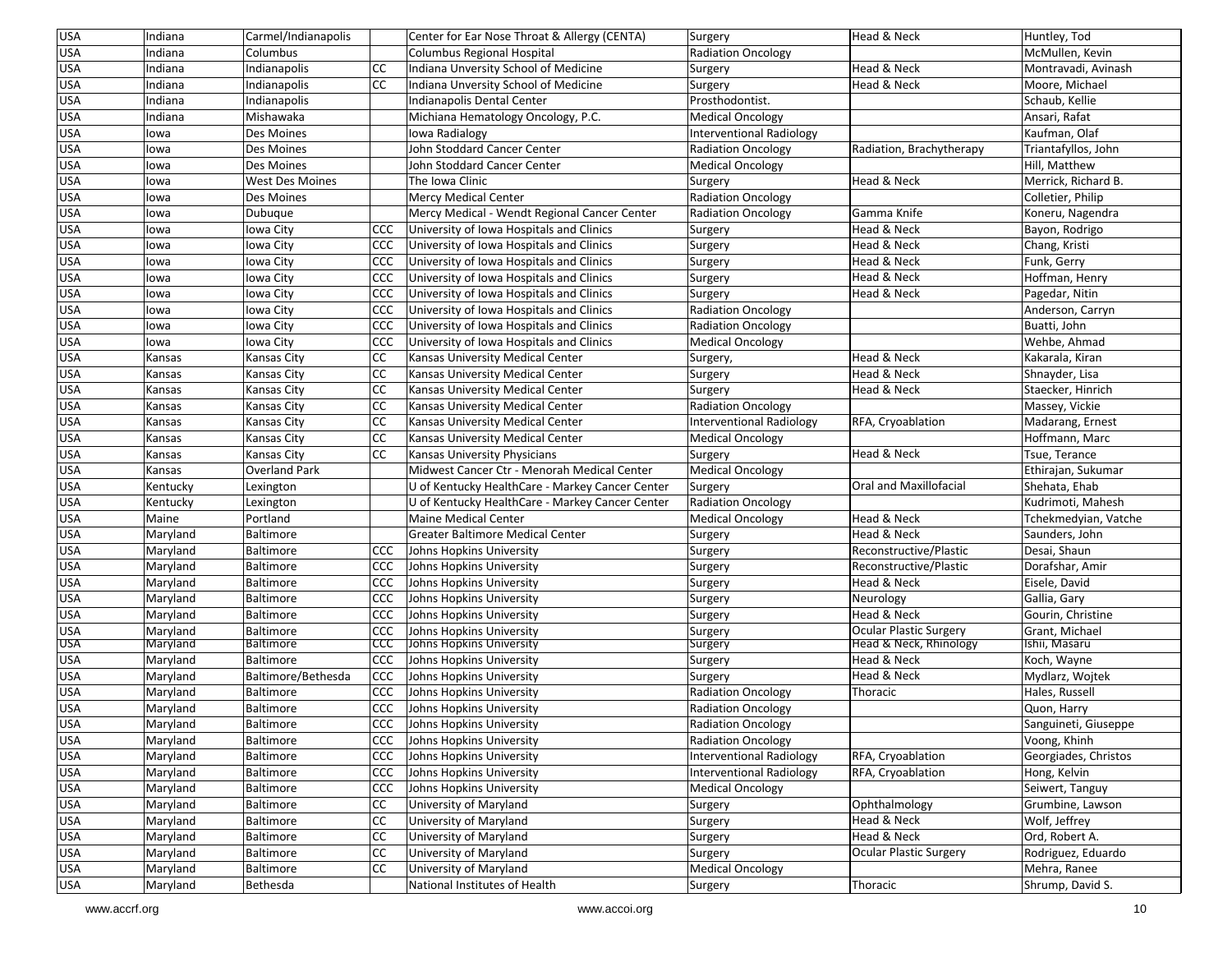| USA        | Maryland      | Bethesda/Germantown |            | <b>Regional Cancer Care Associates</b>             | <b>Medical Oncology</b>   |                             | Boccia, Ralph         |
|------------|---------------|---------------------|------------|----------------------------------------------------|---------------------------|-----------------------------|-----------------------|
| <b>USA</b> | Maryland      | Frederick           |            | Frederick Regional HealthSystem                    | <b>Radiation Oncology</b> | Radiation, Brachytherapy    | Gagnon, Gregory       |
| <b>USA</b> | Maryland      | Halethrope          |            | Kaiser Permanente - South Balt County Medical Ctr. | Surgery                   | Head & Neck                 | Markwell, James Kevin |
| <b>USA</b> | Maryland      | Rockville           |            | Siegel & Bosworth - Ear, Nose & Throat Center      | Surgery                   | Head & Neck                 | Siegel, Michael       |
| USA        | Maryland      | Towson              |            | Greater Baltimore Medical Center                   | <b>Radiation Oncology</b> |                             | Neuner, Geoffrey      |
| <b>USA</b> | Massachusetts | Boston              |            | <b>Boston Medical Center</b>                       | Surgery                   | Oral and Maxillofacial      | Salama, Andrew R.     |
| <b>USA</b> | Massachusetts | Boston              | <b>CCC</b> | Dana-Farber Cancer Institute                       | Surgery                   | Head & Neck                 | Annino, Donald        |
| USA        | Massachusetts | <b>Boston</b>       | CCC        | Dana-Farber Cancer Institute                       | Surgery                   | Thoracic                    | Jaklitsch, Michael    |
| <b>USA</b> | Massachusetts | <b>Boston</b>       | <b>CCC</b> | Dana-Farber Cancer Institute                       | Surgery                   | Head & Neck                 | Rettig. Eleni         |
| <b>USA</b> | Massachusetts | Boston              | CCC        | Dana-Farber Cancer Institute                       | <b>Radiation Oncology</b> |                             | Balboni, Tracy        |
| USA        | Massachusetts | Boston              | CCC        | Dana-Farber Cancer Institute                       | <b>Radiation Oncology</b> |                             | Schoenfeld, Jonathan  |
| USA        | Massachusetts | <b>Boston</b>       | CCC        | Dana-Farber Cancer Institute                       | <b>Radiation Oncology</b> |                             | Tischler, Roy         |
| <b>USA</b> | Massachusetts | Boston              | <b>CCC</b> | Dana-Farber Cancer Institute                       | Interventional Radiology  | RFA, Cryoablation           | Shyn, Paul            |
| <b>USA</b> | Massachusetts | Boston              | CCC        | Dana-Farber Cancer Institute                       | <b>Medical Oncology</b>   |                             | Haddad, Robert        |
| USA        | Massachusetts | <b>Boston</b>       | CCC        | Dana-Farber Cancer Institute                       | <b>Medical Oncology</b>   |                             | Hanna, Glenn          |
| <b>USA</b> | Massachusetts | <b>Boston</b>       | CCC        | Dana-Farber Cancer Institute                       | <b>Medical Oncology</b>   |                             | Lorch, Jochen         |
| USA        | Massachusetts | Boston              | CCC        | Massachusetts Eye & Ear Infirmary/MGH              | Surgery                   | Head & Neck                 | Deschler, Daniel      |
| <b>USA</b> | Massachusetts | Boston              | <b>CCC</b> | Massachusetts Eye & Ear Infirmary/MGH              | Surgery                   | Head & Neck                 | Lin, Derrick          |
| USA        | Massachusetts | Boston              | CCC        | Massachusetts Eye & Ear Infirmary/MGH              | Surgery                   | Head & Neck                 | Rubin, Peter          |
| <b>USA</b> | Massachusetts | Boston              | CCC        | Massachusetts Eye & Ear Infirmary/MGH              | Surgery                   | Head & Neck                 | Varvares, Mark        |
| <b>USA</b> | Massachusetts | Boston              | CCC        | Massachusetts Eye & Ear Infirmary/MGH              | Prosthodontist            |                             | Jackson, Matthew      |
| <b>USA</b> | Massachusetts | <b>Boston</b>       | CCC        | Massachusetts General Hospital                     | Surgery                   | Gynecologic Oncology        | Goodman, Annekathryn  |
| USA        | Massachusetts | <b>Boston</b>       | CCC        | Massachusetts General Hospital                     | Surgery                   | Thoracic                    | Lanuti, Michael       |
| <b>USA</b> | Massachusetts | Boston              | CCC        | Massachusetts General Hospital                     | Surgery                   | Thoracic                    | Mathisen, Douglas     |
| USA        | Massachusetts | Boston              | CCC        | Massachusetts General Hospital                     | Surgery                   | Spine Tumors, Neurology     | Shin, John H.         |
| USA        | Massachusetts | <b>Boston</b>       | CCC        | Massachusetts General Hospital                     | Surgery                   | Thoracic                    | Wain, John            |
| <b>USA</b> | Massachusetts | Boston              | CCC        | Massachusetts General Hospital                     | <b>Radiation Oncology</b> | Proton Radiation            | Busse, Paul           |
| <b>USA</b> | Massachusetts | Boston              | CCC        | Massachusetts General Hospital                     | <b>Radiation Oncology</b> | <b>Proton Radiation</b>     | Chan, Annie           |
| USA        | Massachusetts | Boston              | CCC        | Massachusetts General Hospital                     | <b>Radiation Oncology</b> | Thoracic                    | Choi, Noah            |
| USA        | Massachusetts | <b>Boston</b>       | <b>CCC</b> | Massachusetts General Hospital                     | <b>Medical Oncology</b>   |                             | Clark, John           |
| <b>USA</b> | Massachusetts | Boston              | CCC        | Massachusetts General Hospital                     | <b>Medical Oncology</b>   |                             | Wirth, Lori           |
| USA        | Massachusetts | Concord             |            | <b>Emerson Hospital</b>                            | <b>Medical Oncology</b>   |                             | Dubois, Jon           |
| USA        | Michigan      | Ann Arbor           | CCC        | University of Michigan                             | Surgery                   | Head & Neck                 | Bradford, Carol       |
| <b>USA</b> | Michigan      | Ann Arbor           | CCC        | University of Michigan                             | Surgery                   | Head & Neck                 | Marentette, Lawrence  |
| <b>USA</b> | Michigan      | Ann Arbor           | CCC        | University of Michigan                             | Surgery                   | Head & Neck                 | Casper, Keith Andrew  |
| USA        | Michigan      | Ann Arbor           | CCC        | University of Michigan                             | Surgery                   | Head & Neck                 | Spector, Matthew      |
| USA        | Michigan      | Ann Arbor           | CCC        | University of Michigan                             | Surgery                   | Head & Neck                 | Wolf, Gregory         |
| USA        | Michigan      | Ann Arbor           | CCC        | University of Michigan                             | <b>Radiation Oncology</b> |                             | Eisbruch, Avraham     |
| <b>USA</b> | Michigan      | Ann Arbor           | CCC        | University of Michigan                             | <b>Radiation Oncology</b> |                             | Shah, Jennifer        |
| <b>USA</b> | Michigan      | Ann Arbor           | CCC        | University of Michigan                             | <b>Medical Oncology</b>   |                             | Swiecicki, Paul       |
| <b>USA</b> | Michigan      | Ann Arbor           | <b>CCC</b> | University of Michigan                             | <b>Medical Oncology</b>   |                             | Worden, Francis P.    |
| <b>USA</b> | Michigan      | Dearborn            |            | <b>Beaumont Hospital</b>                           | Interventional Radiology  |                             | Marciano, Paolo       |
| USA        | Michigan      | Detroit             |            | Henry Ford Hospital                                | Surgery                   | Head & Neck, Reconstructive | Ghanem, Tamer A.      |
| <b>USA</b> | Michigan      | Detroit             |            | Henry Ford Hospital                                | Surgery                   | Head & Neck, Rhinology      | Shama, Liat           |
| <b>USA</b> | Michigan      | Detroit             |            | Henry Ford Hospital                                | <b>Medical Oncology</b>   |                             | Rybkin, Igor          |
| <b>USA</b> | Michigan      | Detroit             | CCC        | Karmanos Cancer Institute                          | Surgery                   | Head & Neck                 | Yoo, George           |
| <b>USA</b> | Michigan      | Detroit             | CCC        | Karmanos Cancer Institute                          | <b>Medical Oncology</b>   |                             | Ensley, John          |
| <b>USA</b> | Michigan      | Detroit             | <b>CCC</b> | <b>Wayne State University</b>                      | Surgery                   | Head & Neck                 | Jacobs, John          |
| <b>USA</b> | Michigan      | Flint               |            | <b>McLaren Proton Therapy Center</b>               | <b>Radiation Oncology</b> | Proton Radiation            | Gayar, Hesham         |
| USA        | Michigan      | Kalamazoo           |            | Bronson Methodist Hospital                         | Surgery                   | Breast                      | Kalinowski, Nancy     |
| USA        | Michigan      | Macomb              |            | McLaren Macomb Hospital                            | Surgery                   | Head & Neck, Reconstructive | Craig, Russell        |
| <b>USA</b> | Michigan      | Mt. Clemens         |            | McLaren Macomb Hospital/Karmanos Cancer Inst.      | Radiation Oncologist      |                             | Frazier, Arthur       |
| <b>USA</b> | Michigan      | Troy                |            | <b>Beaumont Hospital</b>                           | Surgery                   | Oral and Maxillofacial      | Hildebrand, Joseph    |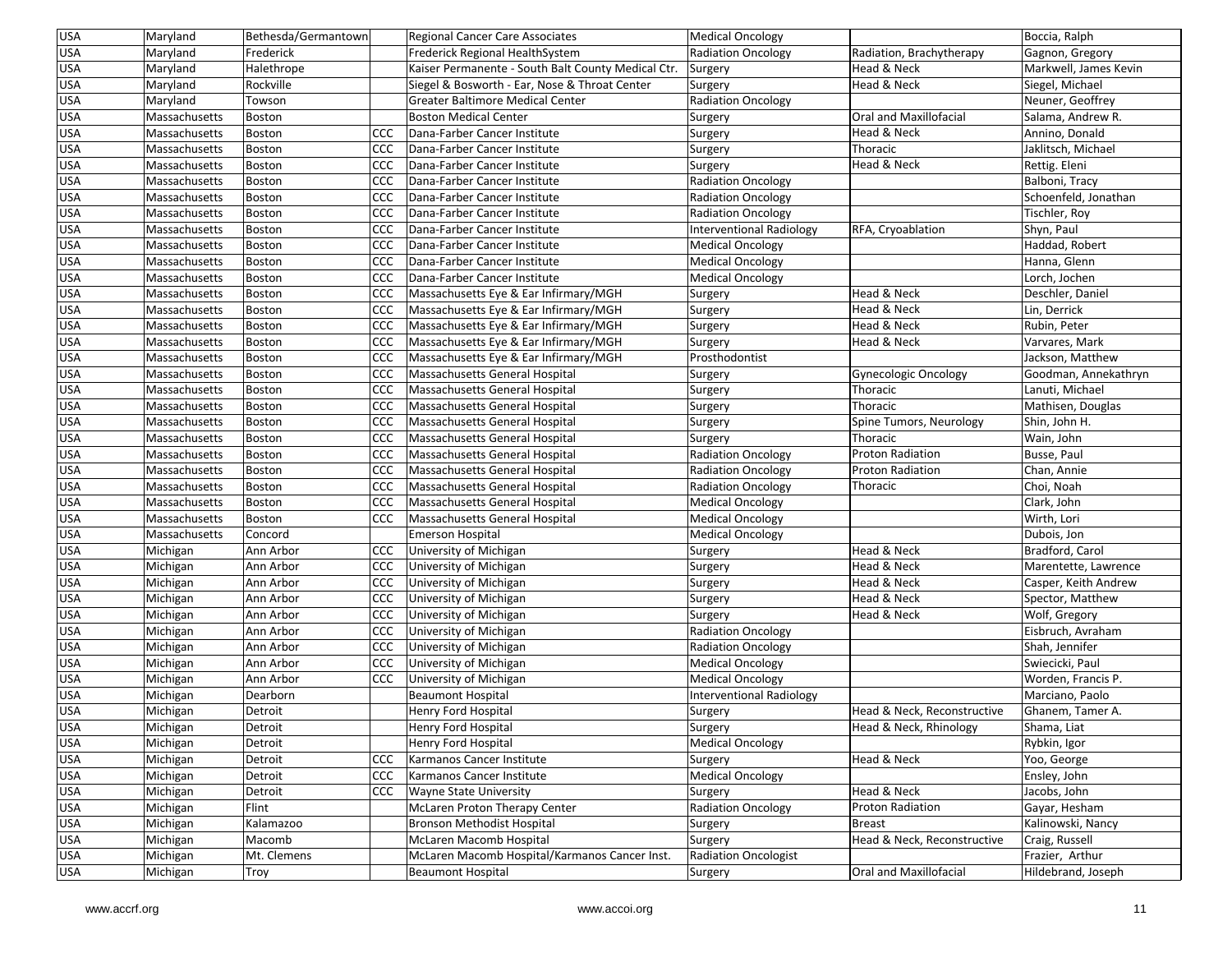| <b>USA</b><br><b>West Bloomfield</b><br>Michigan<br>Jonathon Wiens Practice<br>Prosthodontist                             | Wiens, Jonathon       |
|---------------------------------------------------------------------------------------------------------------------------|-----------------------|
| <b>USA</b><br>Head & Neck<br>Michigan<br>Wyandotte<br>Downriver Surgery Center<br>Surgery                                 | Morris, Ronald        |
| USA<br>Minnesota<br>Edina<br>Ear, Nose & Throat Clinic and Hearing<br>Head & Neck<br>Surgery                              | Tedford, Michael      |
| <b>USA</b><br>CCC<br>Head & Neck<br>Minnesota<br>Minneapolis<br>University of Minnesota<br>Surgery                        | Ondrey, Frank         |
| USA<br>Minnesota<br>Minneapolis<br>CCC<br>University of Minnesota<br><b>Medical Oncology</b>                              | Dudek, Arkadiusz      |
| USA<br>CCC<br>Thoracic<br>Minnesota<br>Rochester<br>Mayo Clinic<br>Surgery                                                | Allen, Mark           |
| USA<br><b>CCC</b><br>Mayo Clinic<br>Head & Neck<br>Minnesota<br>Rochester<br>Surgery                                      | Kasperbauer, Jan      |
| <b>USA</b><br><b>CCC</b><br>Mayo Clinic<br><b>Gynecologic Oncology</b><br>Minnesota<br>Rochester<br>Surgery               | Langstraat, Carrie    |
| USA<br>Rochester<br><b>CCC</b><br>Head & Neck<br>Minnesota<br>Mayo Clinic<br>Surgery                                      | Moore, Eric           |
| <b>USA</b><br><b>CCC</b><br>Mayo Clinic<br>Head & Neck<br>Minnesota<br>Rochester<br>Surgery                               | Olsen, Kerry          |
| <b>USA</b><br><b>CCC</b><br>Mayo Clinic<br>Rochester<br>Thoracic/Lung<br>Minnesota<br>Surgery                             | Shen, Robert          |
| <b>USA</b><br><b>CCC</b><br>Minnesota<br>Rochester<br>Mayo Clinic<br>Surgery<br>Gynecologic Oncology                      | Stanhope, C. Robert   |
| USA<br>CCC<br>Minnesota<br>Rochester<br>Mayo Clinic<br><b>Radiation Oncology</b>                                          | Foote, Rob            |
| USA<br>Minnesota<br>Rochester<br>CCC<br>Mayo Clinic<br><b>Radiation Oncology</b>                                          | Garces, Yolanda       |
| USA<br><b>CCC</b><br>Minnesota<br>Rochester<br>Mayo Clinic<br>Radiation Oncology                                          | Ma, Daniel            |
| <b>USA</b><br><b>CCC</b><br>RFA, Cryoablation<br>Minnesota<br>Rochester<br>Mayo Clinic<br>Interventional Radiology        | Callstrom, Matthew    |
| <b>USA</b><br><b>CCC</b><br>Mayo Clinic<br>RFA, Cryoablation<br>Minnesota<br>Rochester<br>Interventional Radiology        | Woodrum, David        |
| USA<br><b>CCC</b><br>Minnesota<br>Rochester<br>Mayo Clinic<br><b>Medical Oncology</b>                                     | Creagan, Edward       |
| <b>USA</b><br><b>CCC</b><br>Minnesota<br>Rochester<br>Mayo Clinic<br><b>Medical Oncology</b>                              | Marks, Randolph       |
| USA<br>CCC<br>Minnesota<br>Rochester<br>Mayo Clinic<br><b>Medical Oncology</b>                                            | Molina, Julian        |
| USA<br>Minnesota<br>Rochester<br>CCC<br>Mayo Clinic<br><b>Medical Oncology</b>                                            | Okuno, Scott          |
| USA<br><b>CCC</b><br>Mayo Clinic<br>Minnesota<br>Rochester<br><b>Medical Oncology</b>                                     | Price, Katherine      |
| USA<br>Rochester<br>CCC<br>Pulmonology<br>Minnesota<br>Mayo Clinic                                                        | Edell, Eric           |
| USA<br>Missouri<br>Cape Girardeau<br>Southeast Cancer Center<br><b>Medical Oncology</b>                                   | Mosley, James C.      |
| Head & Neck<br>USA<br>Missouri<br>Joplin<br>Freeman Ear, Nose, & Throat<br>Surgery                                        | McIntire, Larry (DO)  |
| <b>USA</b><br>Springfield<br>Mercy Clinic Ear, Nose and Throat/Surgery Center<br>Head & Neck<br>Missouri<br>Surgery       | Pinheiro, Daniel      |
| <b>USA</b><br>St. Louis<br>CCC<br>Barnes Jewish Hospital-Siteman Cancer<br>Missouri<br>Surgery<br>Thoracic/Lung           | Kreisel, Daniel       |
| USA<br>Missouri<br>St. Louis<br><b>CCC</b><br>Barnes Jewish Hospital-Siteman Cancer<br><b>Medical Oncology</b>            | Adkins, Douglas       |
| USA<br>CCC<br>Missouri<br>St. Louis<br>Barnes Jewish Hospital-Siteman Cancer<br>Prosthodontist                            | Afshari, Azadeh       |
| USA<br>St. Louis<br>Missouri<br><b>Matthes Prosthodontics</b><br>Prosthodontist                                           | Matthes, Thomas       |
| USA<br>Nose and Sinus Clinic<br>Head & Neck<br>Mississippi<br>Jackson<br>Surgery                                          | Anand, Vinod          |
| USA<br>Montana<br>Kalispell<br>Kalispell Regional Medical Center<br><b>Interventional Radiology</b><br>RFA, Cryoablation  | Pomerantz, Benjamin   |
| <b>USA</b><br>Montana<br>Kalispell<br>Kalispell Regional Medical Center<br><b>Radiation Oncology</b>                      | Harris, Kendra        |
| <b>USA</b><br>Head & Neck<br>Montana<br>Missoula<br>Rocky Mountain Eye/ENT Center<br>Surgery                              | Haller, Jeffrey       |
| USA<br>Nebraska<br>Lincoln<br>Southeast Nebraska Cancer Center<br><b>Radiation Oncology</b>                               | Chiu, Joseph Kam      |
| USA<br>Omaha<br>Nebraska<br>Methodist Hospital Oncology Clinic<br>Head & Neck<br>Surgery                                  | Lydiatt, William      |
| USA<br>Nevada<br>Las Vegas<br>Nevada Cancer Institute<br><b>Medical Oncology</b>                                          | Samlowski, Wolfram    |
| USA<br>Exeter<br>New Hampshire<br>Center for Cancer Care<br><b>Medical Oncology</b>                                       | Divenuti, Gina        |
| USA<br>New Hampshire<br><b>CCC</b><br>Dartmouth Hitchcock Medical Center<br>Head & Neck<br>Lebanon<br>Surgery             | Donegan, J. Oliver    |
| <b>USA</b><br>Lebanon<br><b>CCC</b><br>Head & Neck<br>New Hampshire<br>Dartmouth Hitchcock Medical Center<br>Surgery      | Paydarfar, Joseph     |
| <b>USA</b><br>New Hampshire<br>Manchester<br><b>Elliot Hospital</b><br><b>Radiation Oncology</b>                          | Knab, Brian           |
| <b>USA</b><br>Englewood Hospital<br><b>Medical Oncology</b><br>New Jersey<br>Englewood                                    | Forte, Francis        |
| USA<br>Coastal Ear, Nose and Throat<br>Head & Neck<br>New Jersey<br>Neptune<br>Surgery                                    | Newkirk, Kenneth      |
| <b>USA</b><br>New Brunswick<br>Radiation Oncology<br>Proton Radiation<br>New Jersey<br>Laurie Proton Therapy Center       | Parikh, Rahu          |
| <b>USA</b><br>Hackensack University Medical Center<br>Head & Neck, Reconstructive<br>New Jersey<br>Newark<br>Surgery      | Park, Chan W          |
| Oral & Maxillofacial-Ridgewood<br>Prosthodontist<br><b>USA</b><br>New Jersey<br>Ridgewood                                 | Tjon-Ajong, Siegfried |
| <b>USA</b><br>Princeton Radiation Oncology - Proton Therapy<br>New Jersey<br>Somerset<br><b>Radiation Oncology</b>        | Hug, Eugen            |
| <b>USA</b><br>Princeton Radiation Oncology - Proton Therapy<br>New Jersey<br>Somerset<br><b>Radiation Oncology</b>        | Cahlon, Oren          |
| <b>USA</b><br>Somerset<br>Princeton Radiation Oncology - Proton Therapy<br><b>Radiation Oncology</b><br>New Jersey        | Tsai, Henry           |
| <b>USA</b><br>Head & Neck, Reconstructive<br>The Face & Skin Center<br>New York<br>Albany<br>Surgery                      | Falk, Arthur          |
| <b>USA</b><br>Buffalo<br>Erie County Medical Center/VA Western New York<br>New York<br>Head & Neck<br>Surgery             | Loree, Thomas         |
| <b>USA</b><br>Buffalo<br>Erie County Medical Center<br>Head & Neck<br>New York<br>Surgery                                 | Rigual, Nestor        |
| <b>Medical Oncology</b><br><b>USA</b><br>Northwell Health/Monter Cancer Center<br>New York<br>Lake Success<br>Head & Neck | Goncalves, Priscila   |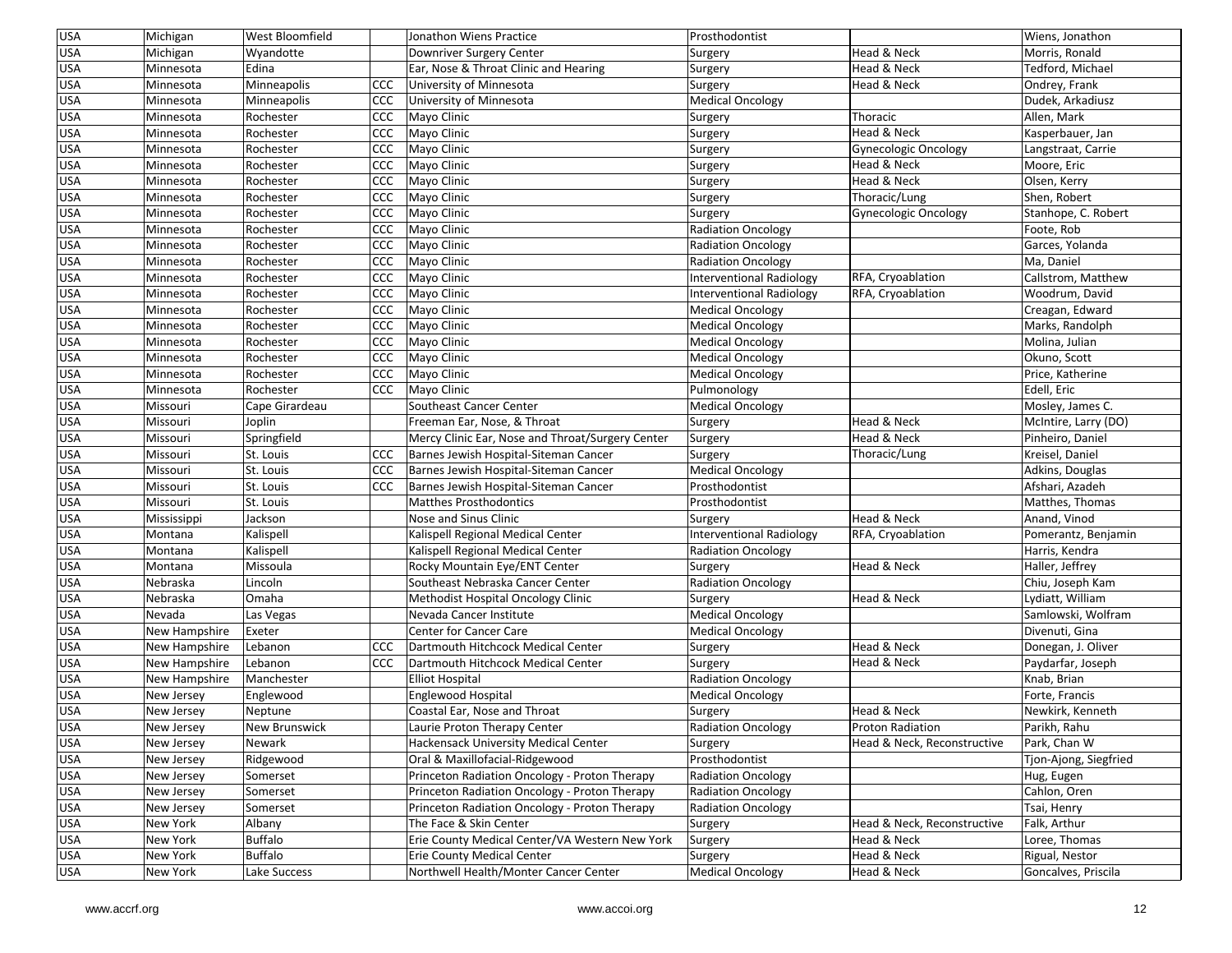| <b>USA</b> | New York             | New Hyde Park   |            | Long Island Jewish Medical Center                                                | Surgery                   | Head & Neck                 | Frank, Douglas                           |
|------------|----------------------|-----------------|------------|----------------------------------------------------------------------------------|---------------------------|-----------------------------|------------------------------------------|
| <b>USA</b> | New York             | New York        |            | Beth Israel Medical Center                                                       | Surgery                   | Oral and Maxillofacial      | Bushbinder, Daniel                       |
| <b>USA</b> | New York             | New York        |            | <b>Beth Israel Medical Center</b>                                                | Surgery                   | Oral and Maxillofacial      | Okay, Devin                              |
| <b>USA</b> | New York             | New York        |            | <b>Beth Israel Medical Center</b>                                                | Surgery                   | Head & Neck                 | Persky, Mark                             |
| <b>USA</b> | New York             | New York        |            | <b>Beth Israel Medical Center</b>                                                | Surgery                   | Head & Neck, Reconstructive | Urken, Mark                              |
| <b>USA</b> | New York             | New York        |            | <b>Beth Israel Medical Center</b>                                                | <b>Radiation Oncology</b> |                             | Harrison, Louis                          |
| <b>USA</b> | New York             | <b>New York</b> |            | <b>Beth Israel Medical Center</b>                                                | Radiation Oncology        |                             | Parikh, Rahul                            |
| <b>USA</b> | New York             | New York        | CCC        | Columbia-Presbyterian                                                            | Surgery                   | Ophthalmology               | Kazim, Michael                           |
| <b>USA</b> | New York             | New York        | <b>CCC</b> | Memorial Sloan-Kettering                                                         | Surgery                   | Head & Neck                 | Boyle, Jay                               |
| <b>USA</b> | New York             | New York        | <b>CCC</b> | Memorial Sloan-Kettering                                                         | Surgery                   | Head & Neck                 | Cohen, Marc A.                           |
| <b>USA</b> | New York             | New York        | <b>CCC</b> | Memorial Sloan-Kettering                                                         | Surgery                   | Reconstruction/Plastic      | Dayan, Joseph                            |
| <b>USA</b> | New York             | New York        | <b>CCC</b> | Memorial Sloan-Kettering                                                         | Surgery                   |                             | Ganly, Ian                               |
| <b>USA</b> | New York             | New York        | <b>CCC</b> | Memorial Sloan-Kettering                                                         | Surgery                   | Thoracic                    | Jones, David R                           |
| USA        | New York             | New York        | <b>CCC</b> | Memorial Sloan-Kettering                                                         | Surgery                   | Ophthalmology               | Marr, Brian                              |
| <b>USA</b> | New York             | New York        | <b>CCC</b> | Memorial Sloan-Kettering                                                         | Surgery                   | Head & Neck                 | Patel, Snehal G.                         |
| <b>USA</b> | New York             | New York        | CCC        | Memorial Sloan-Kettering                                                         | Surgery                   | Thoracic                    | Rusch, Valerie                           |
| USA        | New York             | New York        | <b>CCC</b> | Memorial Sloan-Kettering                                                         | Surgery                   |                             | Shah, Jatin                              |
| <b>USA</b> | New York             | New York        | <b>CCC</b> | Memorial Sloan-Kettering                                                         | Surgery                   | Breast                      | Sacchini, Virgilio                       |
| <b>USA</b> | New York             | New York        | <b>CCC</b> | Memorial Sloan-Kettering                                                         | Surgery                   | Ophthalmology               | Yin, Vivian                              |
| USA        | New York             | New York        | CCC        | Memorial Sloan-Kettering                                                         | <b>Radiation Oncology</b> |                             | McBride, Sean                            |
| <b>USA</b> | New York             | New York        | <b>CCC</b> | Memorial Sloan-Kettering                                                         | <b>Radiation Oncology</b> |                             | Lee, Nancy                               |
| <b>USA</b> | New York             | New York        | <b>CCC</b> | Memorial Sloan-Kettering                                                         | Radiation Oncology        | <b>Proton Radiation</b>     | Cahlon, Oren                             |
| <b>USA</b> | New York             | New York        | CCC        | Memorial Sloan-Kettering                                                         | Radiation Oncology        |                             | Gelblum Daphna Y                         |
| USA        | New York             | New York        | <b>CCC</b> | Memorial Sloan-Kettering                                                         | <b>Radiation Oncology</b> | Thoracic/Lung               | Rimner, Andreas                          |
| <b>USA</b> | New York             | New York        | <b>CCC</b> | Memorial Sloan-Kettering                                                         | <b>Radiation Oncology</b> | Pediatric                   | Wolden, Suzanne                          |
| USA        | New York             | New York        | CCC        | Memorial Sloan-Kettering                                                         | Interventional Radiology  | Ablation, Brachytherapy     | Camacho, Juan                            |
| USA        | New York             | New York        | CCC        | Memorial Sloan-Kettering                                                         | Interventional Radiology  | RFA, Cryoablation           | Solomon, Stephen                         |
| <b>USA</b> | New York             | New York        | <b>CCC</b> | Memorial Sloan-Kettering                                                         | <b>Medical Oncology</b>   |                             | Ho, Alan                                 |
| <b>USA</b> | New York             | New York        | CCC        | Memorial Sloan-Kettering                                                         | <b>Medical Oncology</b>   |                             | Pfister, David                           |
| <b>USA</b> | New York             | New York        | CCC        | Memorial Sloan-Kettering                                                         | <b>Medical Oncology</b>   | Pediatric                   | Slotkin, Emily                           |
| <b>USA</b> | New York             | New York        | CCC        | Memorial Sloan-Kettering                                                         | Pulmonology               |                             | Santamauro, Jean                         |
| USA        | New York             | New York        | <b>CCC</b> | Memorial Sloan-Kettering                                                         | Prosthodontist            |                             | Huryn, Joseph                            |
| <b>USA</b> | New York             | New York        |            | Mount Sinai Hospital                                                             | Surgery                   | Head & Neck                 | Genden, Eric                             |
| <b>USA</b> | New York             | New York        |            | Mount Sinai Hospital                                                             | Surgery                   |                             | Illoreta, Alfred                         |
| <b>USA</b> | New York             | New York        |            | Mount Sinai Hospital                                                             | Surgery                   | Head & Neck                 | Woo, Peak                                |
| <b>USA</b> | New York             | New York        |            | Mount Sinai Hospital                                                             | <b>Radiation Oncology</b> | <b>Proton Radiation</b>     | Bakst, Richard                           |
| <b>USA</b> | New York             | New York        |            | Mount Sinai Hospital                                                             | <b>Radiation Oncology</b> |                             | Gupta, Vishal                            |
| <b>USA</b> | New York             | New York        |            | Mount Sinai Hospital                                                             | Interventional Radiology  |                             | Fischman, Aaron                          |
| USA        | New York             | New York        |            |                                                                                  | Surgery                   | Thoracic                    | Cerfolio, Robert                         |
| <b>USA</b> |                      | New York        | <b>CC</b>  | NYU Langone Medical Center                                                       |                           | Reconstruction/Plastic      |                                          |
| <b>USA</b> | New York<br>New York | New York        | <b>CC</b>  | NYU Langone Medical Center<br>NYU Langone Medical Center                         | Surgery<br>Surgery        | Oral and Maxillofacial      | Rodriquez, Eduardo<br>Schmidt, Brian Lee |
| USA        | New York             | Oyster Bay      |            | Digital facial Prosthetics                                                       | Prosthodontist            |                             | VeyVoda, Denise                          |
| <b>USA</b> | New York             | Rochester       |            | University of Rochester Medical Center                                           |                           | Head & Neck                 | Coniglio, John U                         |
| <b>USA</b> |                      |                 |            | University of Rochester Medical Center                                           | Surgery                   | Head & Neck                 | Fontanarosa, Joel                        |
|            | New York             | Rochester       |            |                                                                                  | Surgery                   |                             |                                          |
| <b>USA</b> | New York             | Rochester       |            | University of Rochester Medical Center<br>University of Rochester Medical Center | Surgery                   | Head & Neck                 | Miller, Matthew C                        |
| <b>USA</b> | New York             | Rochester       |            |                                                                                  | <b>Radiation Oncology</b> |                             | Milano, Michael                          |
| <b>USA</b> | New York             | Rochester       |            | University of Rochester Medical Center                                           | <b>Radiation Oncology</b> |                             | Singh, Deepinder Pal                     |
| <b>USA</b> | New York             | Rochester       |            | University of Rochester Medical Center                                           | <b>Radiation Oncology</b> |                             | Zhang, Hong                              |
| <b>USA</b> | New York             | Rochester       |            | University of Rochester Medical Center                                           | Interventional Radiology  | RFA, Cryoablation           | Saad, Nael                               |
| <b>USA</b> | New York             | Syracuse        |            | <b>SUNY Upstate Medical University</b>                                           | Surgery                   | Head & Neck                 | Kohman, Leslie                           |
| <b>USA</b> | New York             | Syracuse        |            | <b>SUNY Upstate Medical University</b>                                           | Surgery                   | Head & Neck                 | Ryan, Jesse                              |
| <b>USA</b> | New York             | Syracuse        |            | <b>SUNY Upstate Medical University</b>                                           | <b>Radiation Oncology</b> |                             | Chung, Chung T.                          |
| <b>USA</b> | New York             | Syracuse        |            | <b>SUNY Upstate Medical University</b>                                           | <b>Medical Oncology</b>   |                             | Faber-Langendoen, Kathy                  |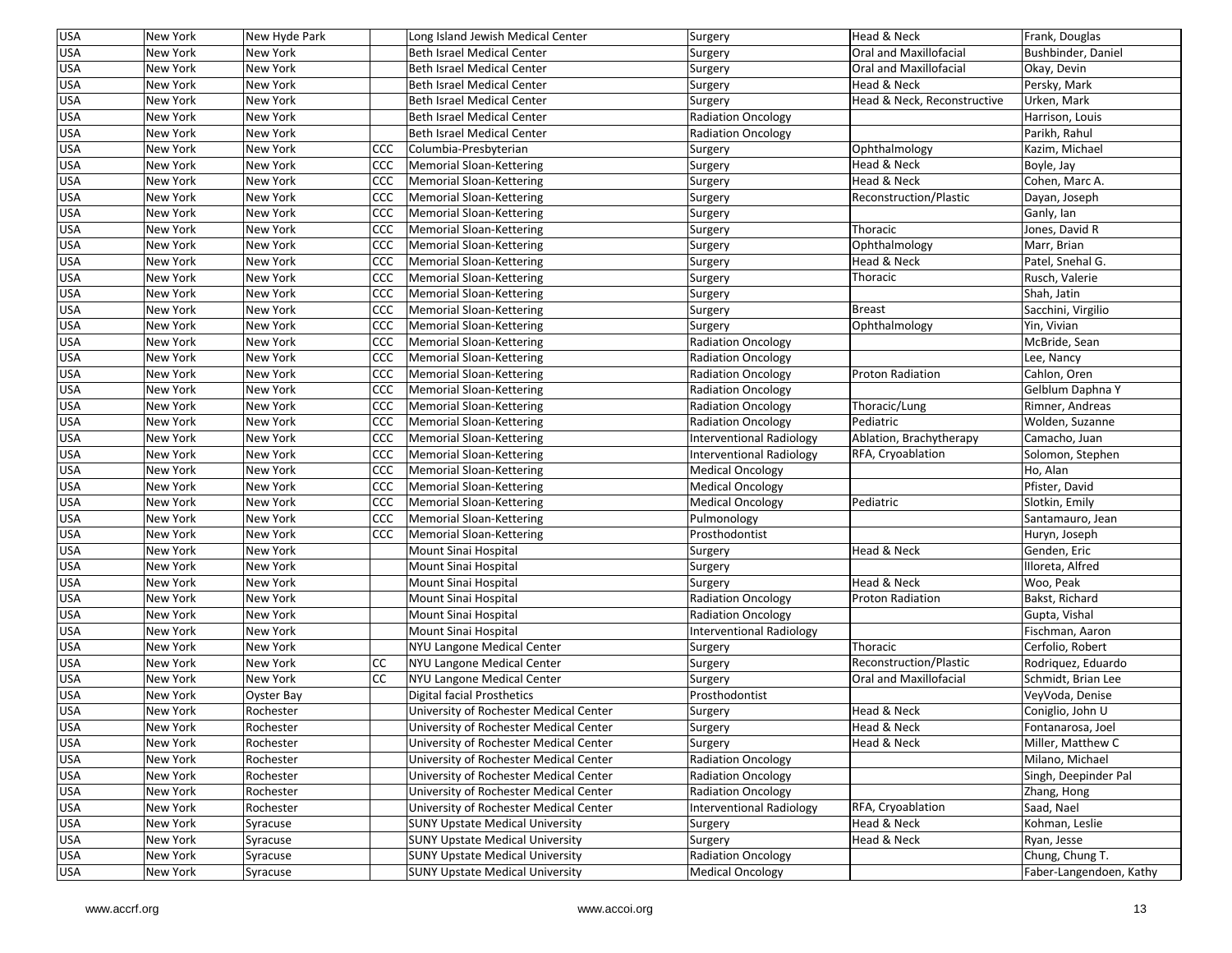| <b>USA</b><br>Head & Neck<br>North Carolina<br>Chapel Hill<br>CCC<br>University of North Carolina<br>Shores, Carol<br>Surgery<br><b>USA</b><br>North Carolina<br>Chapel Hill<br><b>CCC</b><br>University of North Carolina<br>Head & Neck<br>Weissler, Mark<br>Surgery<br><b>USA</b><br>Head & Neck<br>CCC<br>North Carolina<br>Chapel Hill<br>University of North Carolina<br>Surgery<br><b>USA</b><br>Chapel Hill<br><b>CCC</b><br>North Carolina<br>University of North Carolina<br>Surgery<br>Head & Neck<br>Zanation, Adam<br><b>USA</b><br>Chapel Hill<br>CCC<br>University of North Carolina<br><b>Radiation Oncology</b><br>Chera, Bisham<br>North Carolina<br><b>USA</b><br>CCC<br>North Carolina<br>Chapel Hill<br>University of North Carolina<br><b>Radiation Oncology</b><br>Rosenman, Julian<br><b>USA</b><br><b>Chapel Hill</b><br>Sheth, Sid<br>North Carolina<br><b>CCC</b><br>University of North Carolina<br><b>Medical Oncology</b> | Yarbrough, Wendell "Dell" |
|---------------------------------------------------------------------------------------------------------------------------------------------------------------------------------------------------------------------------------------------------------------------------------------------------------------------------------------------------------------------------------------------------------------------------------------------------------------------------------------------------------------------------------------------------------------------------------------------------------------------------------------------------------------------------------------------------------------------------------------------------------------------------------------------------------------------------------------------------------------------------------------------------------------------------------------------------------|---------------------------|
|                                                                                                                                                                                                                                                                                                                                                                                                                                                                                                                                                                                                                                                                                                                                                                                                                                                                                                                                                         |                           |
|                                                                                                                                                                                                                                                                                                                                                                                                                                                                                                                                                                                                                                                                                                                                                                                                                                                                                                                                                         |                           |
|                                                                                                                                                                                                                                                                                                                                                                                                                                                                                                                                                                                                                                                                                                                                                                                                                                                                                                                                                         |                           |
|                                                                                                                                                                                                                                                                                                                                                                                                                                                                                                                                                                                                                                                                                                                                                                                                                                                                                                                                                         |                           |
|                                                                                                                                                                                                                                                                                                                                                                                                                                                                                                                                                                                                                                                                                                                                                                                                                                                                                                                                                         |                           |
|                                                                                                                                                                                                                                                                                                                                                                                                                                                                                                                                                                                                                                                                                                                                                                                                                                                                                                                                                         |                           |
|                                                                                                                                                                                                                                                                                                                                                                                                                                                                                                                                                                                                                                                                                                                                                                                                                                                                                                                                                         |                           |
| <b>USA</b><br>Weiss, Jared<br>North Carolina<br>Chapel Hill<br><b>CCC</b><br>University of North Carolina<br><b>Medical Oncology</b>                                                                                                                                                                                                                                                                                                                                                                                                                                                                                                                                                                                                                                                                                                                                                                                                                    |                           |
| Head & Neck<br><b>USA</b><br>North Carolina<br>Charlotte<br>Charlotte Ear, Eye and Nose Associates<br>Villaret, Doug<br>Surgery                                                                                                                                                                                                                                                                                                                                                                                                                                                                                                                                                                                                                                                                                                                                                                                                                         |                           |
| <b>USA</b><br>CCC<br>North Carolina<br>Durham<br>Head & Neck<br>Becker, Adam<br>Duke University<br>Surgery                                                                                                                                                                                                                                                                                                                                                                                                                                                                                                                                                                                                                                                                                                                                                                                                                                              |                           |
| <b>USA</b><br>North Carolina<br>Durham<br><b>CCC</b><br>Duke University<br>Surgery<br>Head & Neck<br>Esclamado, Ramon                                                                                                                                                                                                                                                                                                                                                                                                                                                                                                                                                                                                                                                                                                                                                                                                                                   |                           |
| <b>USA</b><br>CCC<br><b>Radiation Oncology</b><br>North Carolina<br>Durham<br>Duke University<br>Brizel, David                                                                                                                                                                                                                                                                                                                                                                                                                                                                                                                                                                                                                                                                                                                                                                                                                                          |                           |
| <b>USA</b><br><b>CCC</b><br>North Carolina<br>Durham<br>Duke University<br><b>Medical Oncology</b><br>Ready, Neal                                                                                                                                                                                                                                                                                                                                                                                                                                                                                                                                                                                                                                                                                                                                                                                                                                       |                           |
| <b>USA</b><br>Head & Neck<br>North Carolina<br>Winston-Salem<br><b>CCC</b><br><b>Wake Forest University</b><br>Browne, J. Dale<br>Surgery                                                                                                                                                                                                                                                                                                                                                                                                                                                                                                                                                                                                                                                                                                                                                                                                               |                           |
| <b>USA</b><br><b>Wake Forest University</b><br>North Carolina<br>Winston-Salem<br><b>CCC</b><br>Surgery<br>Neurology<br>Tatter, Stephen B.                                                                                                                                                                                                                                                                                                                                                                                                                                                                                                                                                                                                                                                                                                                                                                                                              |                           |
| <b>USA</b><br>North Carolina<br>Winston-Salem<br><b>CCC</b><br><b>Wake Forest Univeristy</b><br><b>Radiation Oncology</b><br>Chan, Michael D.                                                                                                                                                                                                                                                                                                                                                                                                                                                                                                                                                                                                                                                                                                                                                                                                           |                           |
| <b>USA</b><br>North Carolina<br>Winston-Salem<br><b>CCC</b><br><b>Wake Forest Univeristy</b><br>Radiology<br><b>Thermal Ablation</b><br>Clark, Hollins                                                                                                                                                                                                                                                                                                                                                                                                                                                                                                                                                                                                                                                                                                                                                                                                  |                           |
| <b>USA</b><br>Thomas, Christopher<br>North Carolina<br>Winston-Salem<br><b>CCC</b><br><b>Wake Forest University</b><br><b>Medical Oncology</b>                                                                                                                                                                                                                                                                                                                                                                                                                                                                                                                                                                                                                                                                                                                                                                                                          |                           |
| <b>USA</b><br>Ohio<br>Beachwood<br>Esposito, Ostrowski & Whitmyer<br>Prosthodontist<br>Esposito, Salvatore                                                                                                                                                                                                                                                                                                                                                                                                                                                                                                                                                                                                                                                                                                                                                                                                                                              |                           |
| <b>USA</b><br>Ohio<br>Cleveland<br><b>CCC</b><br><b>Cleveland Clinic</b><br>Gynecologic Oncology<br>DeBernardo, Robert<br>Surgery                                                                                                                                                                                                                                                                                                                                                                                                                                                                                                                                                                                                                                                                                                                                                                                                                       |                           |
| <b>USA</b><br>Ohio<br>Head & Neck<br>Cleveland<br><b>CCC</b><br><b>Cleveland Clinic</b><br>Larmarre, Eric<br>Surgery                                                                                                                                                                                                                                                                                                                                                                                                                                                                                                                                                                                                                                                                                                                                                                                                                                    |                           |
| Head & Neck<br><b>USA</b><br>Ohio<br>Cleveland<br><b>CCC</b><br><b>Cleveland Clinic</b><br>Surgery<br>Lorenz, Robert                                                                                                                                                                                                                                                                                                                                                                                                                                                                                                                                                                                                                                                                                                                                                                                                                                    |                           |
| <b>USA</b><br>Ohio<br>Cleveland<br><b>CCC</b><br><b>Cleveland Clinic</b><br><b>Radiation Oncologist</b><br>Koyfman, Shlomo                                                                                                                                                                                                                                                                                                                                                                                                                                                                                                                                                                                                                                                                                                                                                                                                                              |                           |
| <b>USA</b><br>CCC<br>Ohio<br>Cleveland<br><b>Cleveland Clinic</b><br><b>Medical Oncology</b><br>Adelstein, David                                                                                                                                                                                                                                                                                                                                                                                                                                                                                                                                                                                                                                                                                                                                                                                                                                        |                           |
| <b>USA</b><br>Head & Neck<br>Ohio<br>Cleveland<br><b>CCC</b><br>University Hospitals<br>Lavertu, Pierre<br>Surgery                                                                                                                                                                                                                                                                                                                                                                                                                                                                                                                                                                                                                                                                                                                                                                                                                                      |                           |
| Head & Neck<br><b>USA</b><br>CCC<br>Rezaee, Rod<br>Ohio<br>Cleveland<br>University Hospitals<br>Surgery                                                                                                                                                                                                                                                                                                                                                                                                                                                                                                                                                                                                                                                                                                                                                                                                                                                 |                           |
| <b>USA</b><br>Ohio<br>Cleveland<br>CCC<br><b>Cleveland Clinic</b><br><b>Gynecologic Oncology</b><br>DeBernardo, Robert<br>Surgery                                                                                                                                                                                                                                                                                                                                                                                                                                                                                                                                                                                                                                                                                                                                                                                                                       |                           |
| Head & Neck<br><b>USA</b><br>Ohio<br>CCC<br>Cleveland<br><b>Cleveland Clinic</b><br>Surgery<br>Teknos, Ted                                                                                                                                                                                                                                                                                                                                                                                                                                                                                                                                                                                                                                                                                                                                                                                                                                              |                           |
| <b>USA</b><br>Ohio<br>CCC<br>Head & Neck<br>Cleveland<br><b>University Hospitals</b><br>Surgery<br>Zender, Chad                                                                                                                                                                                                                                                                                                                                                                                                                                                                                                                                                                                                                                                                                                                                                                                                                                         |                           |
| <b>USA</b><br>Ohio<br>CCC<br>Cleveland<br>University Hospitals<br><b>Radiation Oncology</b><br>Yao, Min                                                                                                                                                                                                                                                                                                                                                                                                                                                                                                                                                                                                                                                                                                                                                                                                                                                 |                           |
| <b>USA</b><br>Head & Neck<br>Ohio<br>Columbus<br><b>CCC</b><br>The James - Ohio State University<br>Agrawal, Amit<br>Surgery                                                                                                                                                                                                                                                                                                                                                                                                                                                                                                                                                                                                                                                                                                                                                                                                                            |                           |
| <b>USA</b><br>Ohio<br>The James - Ohio State University<br>Head & Neck<br>Columbus<br><b>CCC</b><br>Dodson, Edward<br>Surgery                                                                                                                                                                                                                                                                                                                                                                                                                                                                                                                                                                                                                                                                                                                                                                                                                           |                           |
| <b>USA</b><br>Head & Neck<br>Ohio<br>Columbus<br><b>CCC</b><br>The James - Ohio State University<br>Carrau, Ricardo<br>Surgery                                                                                                                                                                                                                                                                                                                                                                                                                                                                                                                                                                                                                                                                                                                                                                                                                          |                           |
| <b>USA</b><br>Ohio<br>Columbus<br><b>CCC</b><br>The James - Ohio State University<br>Head & Neck<br>Kang, Stephen<br>Surgery                                                                                                                                                                                                                                                                                                                                                                                                                                                                                                                                                                                                                                                                                                                                                                                                                            |                           |
| <b>USA</b><br>Ohio<br>CCC<br>Kim, Leslie R.<br>Columbus<br>The James - Ohio State University<br>Reconstruction/Plastic<br>Surgery                                                                                                                                                                                                                                                                                                                                                                                                                                                                                                                                                                                                                                                                                                                                                                                                                       |                           |
| <b>USA</b><br>Ohio<br>Head & Neck<br>Columbus<br><b>CCC</b><br>The James - Ohio State University<br>Surgery<br>Old, Matthew                                                                                                                                                                                                                                                                                                                                                                                                                                                                                                                                                                                                                                                                                                                                                                                                                             |                           |
| <b>USA</b><br>Ohio<br>The James - Ohio State University<br>Neurology<br>Columbus<br><b>CCC</b><br>Prevedello, Daniel<br>Surgery                                                                                                                                                                                                                                                                                                                                                                                                                                                                                                                                                                                                                                                                                                                                                                                                                         |                           |
| Head & Neck<br><b>USA</b><br>Ohio<br><b>CCC</b><br>The James - Ohio State University<br>Rocco, James<br>Columbus<br>Surgery                                                                                                                                                                                                                                                                                                                                                                                                                                                                                                                                                                                                                                                                                                                                                                                                                             |                           |
| <b>USA</b><br>Ohio<br>Reconstruction/Plastic<br>Columbus<br><b>CCC</b><br>The James - Ohio State University<br>Skoracki, Roman<br>Surgery                                                                                                                                                                                                                                                                                                                                                                                                                                                                                                                                                                                                                                                                                                                                                                                                               |                           |
| <b>USA</b><br>Ohio<br>Columbus<br><b>CCC</b><br>The James - Ohio State University<br>Surgery<br>Reconstruction/Plastic<br>Smith, Stephen                                                                                                                                                                                                                                                                                                                                                                                                                                                                                                                                                                                                                                                                                                                                                                                                                |                           |
| The James - Ohio State University<br>Head & Neck<br><b>USA</b><br>Ohio<br>Columbus<br><b>CCC</b><br>Welling, Bradley<br>Surgery                                                                                                                                                                                                                                                                                                                                                                                                                                                                                                                                                                                                                                                                                                                                                                                                                         |                           |
| <b>USA</b><br>Ohio<br>CCC<br>The James - Ohio State University<br><b>Radiation Oncology</b><br>Bhatt, Aashish<br>Columbus                                                                                                                                                                                                                                                                                                                                                                                                                                                                                                                                                                                                                                                                                                                                                                                                                               |                           |
| <b>USA</b><br>Ohio<br>CCC The James - Ohio State University<br>Radiation Oncology<br>Columbus<br>Grecula, John                                                                                                                                                                                                                                                                                                                                                                                                                                                                                                                                                                                                                                                                                                                                                                                                                                          |                           |
| <b>USA</b><br>Ohio<br>The James - Ohio State University<br>Kirsch, Claudia<br>Columbus<br><b>CCC</b><br><b>Radiation Oncology</b>                                                                                                                                                                                                                                                                                                                                                                                                                                                                                                                                                                                                                                                                                                                                                                                                                       |                           |
| <b>USA</b><br>The James - Ohio State University<br><b>Medical Oncology</b><br>Bonomi, Marcelo<br>Ohio<br>Columbus<br>CCC                                                                                                                                                                                                                                                                                                                                                                                                                                                                                                                                                                                                                                                                                                                                                                                                                                |                           |
| <b>USA</b><br>Ohio<br>Zanesville<br>Genesis Healthcare System<br><b>Obstetrics and Gynecology</b><br>Lepi, John                                                                                                                                                                                                                                                                                                                                                                                                                                                                                                                                                                                                                                                                                                                                                                                                                                         |                           |
| Head & Neck<br><b>USA</b><br>Oklahoma City<br>Oklahoma<br>University of Oklahoma<br>Krempl, Greg<br>Surgery                                                                                                                                                                                                                                                                                                                                                                                                                                                                                                                                                                                                                                                                                                                                                                                                                                             |                           |
| <b>USA</b><br>Oklahoma<br>Oklahoma City<br>University of Oklahoma<br>Head & Neck<br>Medina, Jesus<br>Surgery                                                                                                                                                                                                                                                                                                                                                                                                                                                                                                                                                                                                                                                                                                                                                                                                                                            |                           |
| <b>USA</b><br>Oklahoma City<br>University of Oklahoma<br>Neurology<br>Oklahoma<br>Sughrue, Michael<br>Surgery                                                                                                                                                                                                                                                                                                                                                                                                                                                                                                                                                                                                                                                                                                                                                                                                                                           |                           |
| <b>USA</b><br>Oklahoma City<br>Head & Neck<br>Berryhill, Wayne<br>Oklahoma<br>St. Anthony Hospital<br>Surgery                                                                                                                                                                                                                                                                                                                                                                                                                                                                                                                                                                                                                                                                                                                                                                                                                                           |                           |
| <b>USA</b><br>Oklahoma Cancer Specialists and Cancer Institute<br><b>Medical Oncology</b><br>Buck, Steven<br>Oklahoma<br>Tulsa                                                                                                                                                                                                                                                                                                                                                                                                                                                                                                                                                                                                                                                                                                                                                                                                                          |                           |
| <b>USA</b><br><b>Radiation Oncology</b><br>Nguyen, Connie<br>Oklahoma<br>Tulsa<br>Tulsa Cancer Institute                                                                                                                                                                                                                                                                                                                                                                                                                                                                                                                                                                                                                                                                                                                                                                                                                                                |                           |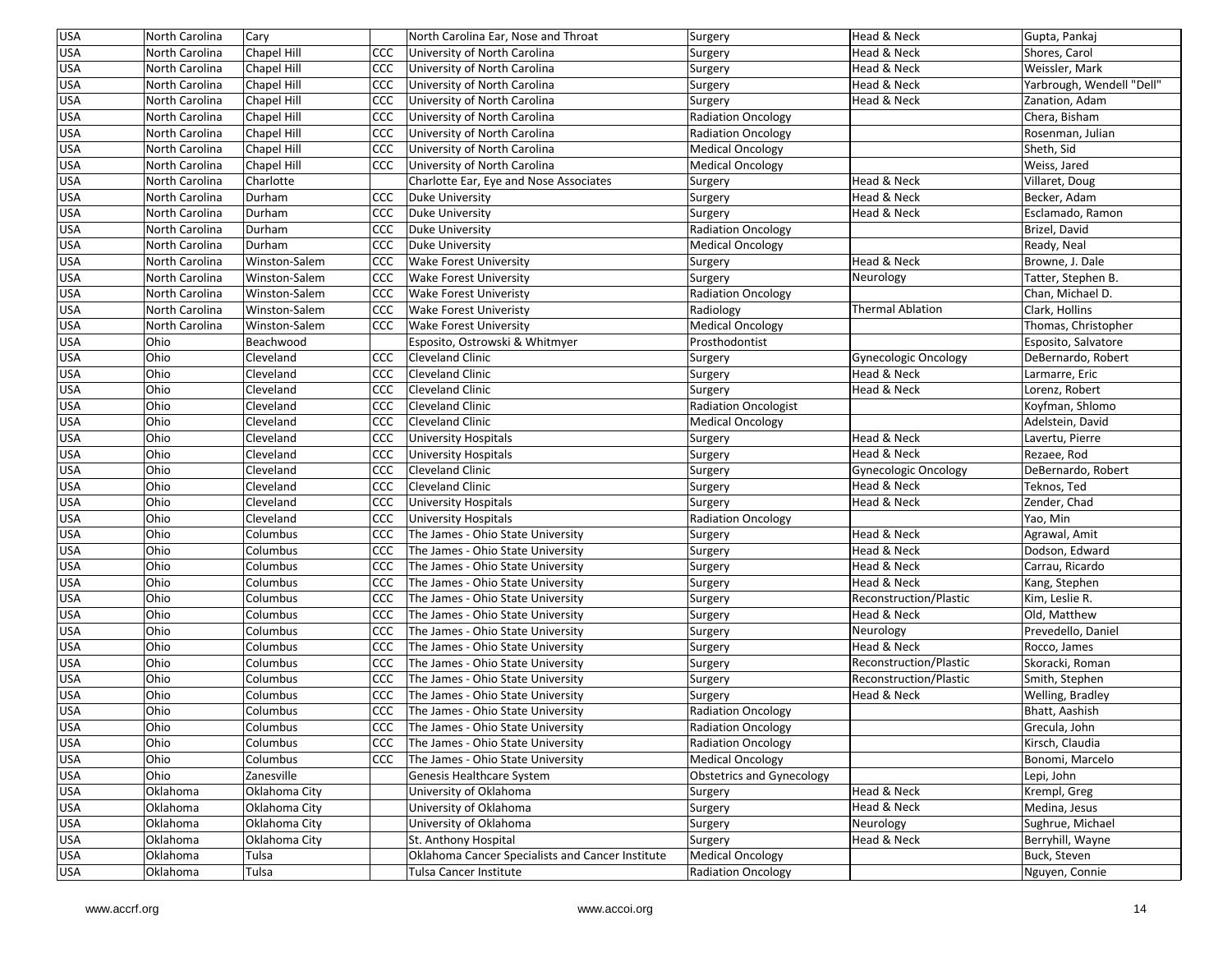| USA        | Oregon         | Corvallis    |               | Samaritan Health Services                    | <b>Radiation Oncology</b>   |                        | Austin-Seymour, Mary     |
|------------|----------------|--------------|---------------|----------------------------------------------|-----------------------------|------------------------|--------------------------|
| USA        | Oregon         | Medford      |               | Asante Rogue Regional Medical Ctr            | <b>Radiation Oncology</b>   |                        | Sandefur, Jere           |
| USA        | Oregon         | Portland     | <sub>CC</sub> | Oregon Health & Science University           | Surgery                     | Head & Neck            | Andersen, Peter          |
| <b>USA</b> | Oregon         | Portland     | <b>CC</b>     | Oregon Health & Science University           | Surgery                     | Head & Neck            | Cohen, James             |
| USA        | Oregon         | Portland     | <b>CC</b>     | Oregon Health & Science University           | Surgery                     | Reconstruction/Plastic | Petrisor, Daniel         |
| <b>USA</b> | Oregon         | Portland     | <b>CC</b>     | Oregon Health & Science University           | Surgery                     |                        | Schindler, Joshua        |
| USA        | Oregon         | Portland     | <b>CC</b>     | Oregon Health & Science University           | Surgery                     | Reconstruction/Plastic | Wax, Mark                |
| USA        | Oregon         | Portland     | <b>CC</b>     | Oregon Health & Science University           | <b>Radiation Oncology</b>   |                        | Holland, John            |
| <b>USA</b> | Oregon         | Portland     | <b>CC</b>     | Oregon Health & Science University           | <b>Radiation Oncology</b>   |                        | Fuss, Martin             |
| USA        | Oregon         | Portland     |               | <b>Providence Portland Medical Center</b>    | Surgery                     | Thoracic               | Handy, John              |
| <b>USA</b> | Oregon         | Portland     |               | Oregon Clinic                                | Pulmonology                 |                        | Skokan, Mike             |
| USA        | Oregon         | Roseburg     |               | <b>Mercy Medical Center</b>                  | Surgery                     | Head & Neck            | Schreiner, Carl          |
| USA        | Pennsylvania   | Hershey      |               | Penn State - Hershey Medical Center          | Surgery                     | Thoracic (VATS)        | Reed, Michael F.         |
| USA        | Pennsylvania   | Hershey      |               | Penn State - Hershey Medical Center          | Surgery                     | Head & Neck            | Goldenberg, David        |
| USA        | Pennsylvania   | Hershey      |               | Penn State - Hershey Medical Center          | Surgery                     | Head & Neck            | Goyal, Neerav            |
| USA        | Pennsylvania   | Hershey      |               | Penn State - Hershey Medical Center          | <b>Radiation Oncology</b>   |                        | Wagner, Henry            |
| USA        | Pennsylvania   | Philadelphia |               | <b>Cancer Treatment Centers of America</b>   | <b>Radiation Oncologist</b> |                        | Lavagnini, Pablo         |
| USA        | Pennsylvania   | Philadelphia |               | <b>Cancer Treatment Centers of America</b>   | <b>Medical Oncology</b>     |                        | Rudolph, Willis          |
| USA        | Pennsylvania   | Philadelphia | <b>CCC</b>    | Fox Chase Cancer Center                      | Surgery                     | Head & Neck            | Lango, Miriam            |
| <b>USA</b> | Pennsylvania   | Philadelphia | CCC           | Fox Chase Cancer Center                      | Surgery                     | Head & Neck            | Liu, Jeffrey Chang-Jen   |
| USA        | Pennsylvania   | Philadelphia | CCC           | Fox Chase Cancer Center                      | Surgery                     | Head & Neck            | Ridge, John              |
|            | Pennsylvania   | Philadelphia | ccc           | University of Pennsylvania                   | Surgery                     | Head & Neck            | Cannady, Steven          |
| USA        | Pennsylvania   | Philadelphia | <b>CCC</b>    | University of Pennsylvania                   | Surgery                     |                        | Chalian, Ara             |
| USA        | Pennsylvania   | Philadelphia | ccc           | University of Pennsylvania                   | Surgery                     | Thoracic               | Cooper, Joel             |
| USA        | Pennsylvania   | Philadelphia | ccc           | University of Pennsylvania                   | Surgery                     | Head & Neck            | Kennedy, David W.        |
| USA        | Pennsylvania   | Philadelphia | <b>CCC</b>    | University of Pennsylvania                   | Surgery                     | Head & Neck            | Newman, Jason            |
| <b>USA</b> | Pennsylvania   | Philadelphia | CCC           | University of Pennsylvania                   | Surgery                     | Head & Neck            | O'Malley, Bert           |
| <b>USA</b> | Pennsylvania   | Philadelphia | CCC           | University of Pennsylvania                   | Surgery                     | Head & Neck            | Ruckenstein, Michael     |
| <b>USA</b> | Pennsylvania   | Philadelphia | ccc           | University of Pennsylvania                   | Surgery                     | Head & Neck            | Weinstein, Gregory       |
| USA        | Pennsylvania   | Philadelphia | <b>CCC</b>    | University of Pennsylvania                   | <b>Radiation Oncology</b>   |                        | Ahn, Peter               |
| USA        | Pennsylvania   | Philadelphia | CCC           | University of Pennsylvania                   | <b>Radiation Oncology</b>   |                        | Alonso-Basanta, Michelle |
| <b>USA</b> | Pennsylvania   | Philadelphia | CCC           | University of Pennsylvania                   | <b>Radiation Oncology</b>   |                        | Lally, Brian             |
| USA        | Pennsylvania   | Philadelphia | ccc           | University of Pennsylvania                   | <b>Radiation Oncology</b>   |                        | Lin, Alexander           |
| <b>USA</b> | Pennsylvania   | Philadelphia | CCC           | University of Pennsylvania                   | <b>Radiation Oncology</b>   | Proton & brachytherapy | Lukens, John Nicholas    |
| <b>USA</b> | Pennsylvania   | Philadelphia | CCC           | University of Pennsylvania                   | <b>Medical Oncology</b>     |                        | Bauml, Joshua            |
| <b>USA</b> | Pennsylvania   | Philadelphia | CCC           | University of Pennsylvania                   | <b>Medical Oncology</b>     |                        | Cohen, Justine           |
| USA        | Pennsylvania   | Philadelphia | CCC           | University of Pennsylvania - Dental Medicine | Prosthodontist              |                        | Chang, Myung Brian       |
| <b>USA</b> | Pennsylvania   | Philadelphia | <b>CC</b>     | Thomas Jefferson University Hospital         | Surgery                     | Head & Neck            | Luginbuhl, Adam          |
| USA        | Pennsylvania   | Philadelphia | <b>CC</b>     | Thomas Jefferson University Hospital         | <b>Medical Oncology</b>     |                        | Axelrod, Rita            |
| <b>USA</b> | Pennsylvania   | Philadelphia | <b>CC</b>     | Thomas Jefferson University Hospital         | <b>Medical Oncology</b>     |                        | Johnson, Jennifer        |
| <b>USA</b> | Pennsylvania   | Philadelphia |               | Wills Eye Hospital                           | Surgery                     | Ophthalmology          | Bilyk, Jurij             |
| USA        | Pennsylvania   | Philadelphia |               | Wills Eye Hospital                           | <b>Ocular Oncology</b>      | Ophthalmology          | Lally, Sara              |
| USA        | Pennsylvania   | Pittsburgh   |               | Allegheny Cancer Center                      | <b>Medical Oncology</b>     |                        | Long, Gregory            |
| <b>USA</b> | Pennsylvania   | Pittsburgh   |               | CCC University of Pittsburgh Medical Center  | Surgery                     | Head & Neck            | McCall, Andrew Alexander |
| <b>USA</b> | Pennsylvania   | Pittsburgh   | <b>CCC</b>    | University of Pittsburgh Medical Center      | Surgery                     | Head & Neck            | Duvvuri, Umamaheswar     |
| <b>USA</b> | Pennsylvania   | Pittsburgh   | <b>CCC</b>    | University of Pittsburgh Medical Center      | Surgery                     | Head & Neck            | Ferris, Robert           |
| <b>USA</b> | Pennsylvania   | Pittsburgh   | <b>CCC</b>    | University of Pittsburgh Medical Center      | Surgery                     | Head & Neck            | Johnson, Jonas           |
| <b>USA</b> | Pennsylvania   | Pittsburgh   | <b>CCC</b>    | University of Pittsburgh Medical Center      | Surgery                     | Head & Neck            | Malone, James            |
| <b>USA</b> | Pennsylvania   | Pittsburgh   | <b>CCC</b>    | University of Pittsburgh Medical Center      | Surgery                     | Head & Neck            | Snyderman, Carl          |
| <b>USA</b> | Pennsylvania   | Pittsburgh   |               | <b>UPMC Cancer Center</b>                    | <b>Medical Oncology</b>     |                        | Ohr, James               |
| USA        | South Carolina | Charleston   | <b>CC</b>     | Medical University of South Carolina         | Surgery                     | Head & Neck            | Day, Terry               |
| <b>USA</b> | South Carolina | Charleston   | <b>CC</b>     | Medical University of South Carolina         | Prosthodontist              |                        | Tucker, J. Rhet          |
| <b>USA</b> | South Carolina | Greenville   |               | Greenville Health System                     | <b>Medical Oncology</b>     |                        | Stephenson, Joe          |
|            |                |              |               |                                              |                             |                        |                          |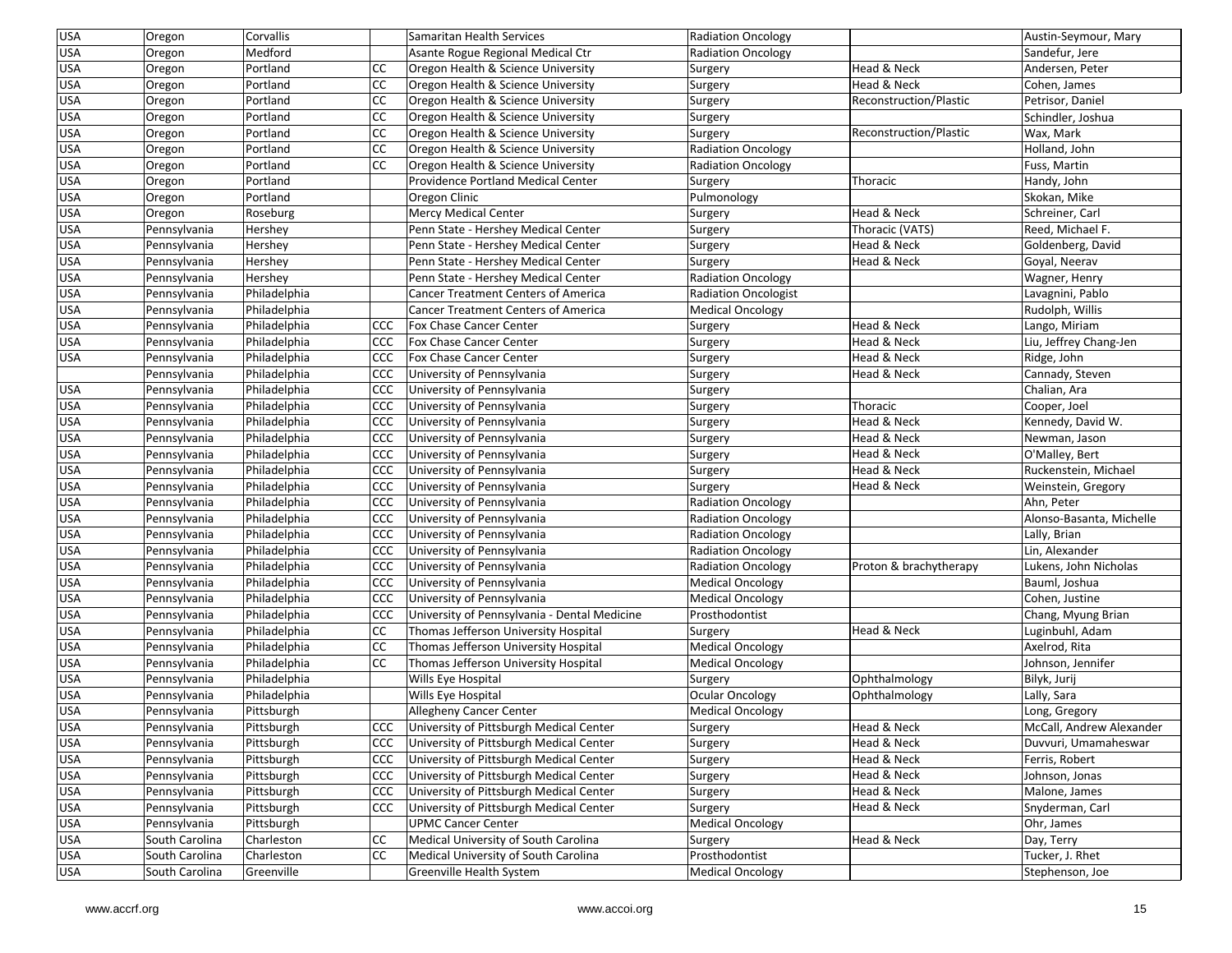| <b>USA</b> | South Dakota   | Sioux Falls           |               | Sanford Health                                                     | Surgery                         | Head & Neck                  | Spanos, Chad W.      |
|------------|----------------|-----------------------|---------------|--------------------------------------------------------------------|---------------------------------|------------------------------|----------------------|
| <b>USA</b> | South Dakota   | Sioux Falls           |               | Sanford Health                                                     | <b>Medical Oncology</b>         |                              | Powell, Steven       |
| <b>USA</b> | Tennessee      | Chattanooga/Hixson    |               | Parkridge Medical Center                                           | Surgery                         | Head & Neck                  | Hunt, Peter M        |
| <b>USA</b> | Tennessee      | Chattanooga           |               | Parkridge Medical Center                                           | <b>Radiation Oncology</b>       |                              | Golder, Stephen      |
| USA        | Tennessee      | Chattanooga           |               | Parkridge Medical Center                                           | <b>Medical Oncology</b>         |                              | Doshi, Vaishali      |
| <b>USA</b> | Tennessee      | Knoxville             |               | University Of Tennessee                                            | Surgery                         | Head & Neck                  | Carlson, Eric        |
| USA        | Tennessee      | Memphis               |               | University Of Tennessee                                            | <b>Medical Oncology</b>         | Head & Neck                  | Hayes, Neil          |
| USA        | Tennessee      | Nashville             | <b>CCC</b>    | Vanderbilt - Ingram Cancer Center                                  | Surgery                         | Head & Neck                  | Netterville, James   |
| USA        | Tennessee      | Nashville             | <b>CCC</b>    | Vanderbilt - Ingram Cancer Center                                  | Surgery                         | Neurology                    | Thompson, Reid       |
| <b>USA</b> | Tennessee      | Nashville             | <b>CCC</b>    | Vanderbilt - Ingram Cancer Center                                  | Surgery                         | Neurology                    | Weaver, Kyle         |
| USA        | Tennessee      | Nashville             | CCC           | Vanderbilt - Ingram Cancer Center                                  | <b>Radiation Oncology</b>       |                              | Chang, John Han-Chih |
| USA        | Tennessee      | Nashville             | <b>CCC</b>    | Vanderbilt - Ingram Cancer Center                                  | <b>Radiation Oncology</b>       |                              | Cmelack, Anthony     |
| USA        | Tennessee      | Nashville             | CCC           | Vanderbilt - Ingram Cancer Center                                  | <b>Interventional Radiology</b> | Interventional Pulmonologist | Rickman, Otis        |
| <b>USA</b> | Tennessee      | Nashville             | CCC           | Vanderbilt - Ingram Cancer Center                                  | <b>Medical Oncology</b>         |                              | Gilbert, Jill        |
| USA        | Texas          | Nashville             | <b>CCC</b>    | Vanderbilt - Ingram Cancer Center                                  | <b>Medical Oncology</b>         |                              | Murphy. Barbara      |
| USA        | Texas          | Dallas                |               | Dallas Center for Oral Health & Wellness                           | Prosthodontist.                 |                              | Dahl, Eugene         |
| USA        | Texas          | Dallas                |               | Ear, Nose & Throat Specialty Care                                  | Surgery                         | Head & Neck                  | Oxford, Lance        |
| USA        | Texas          | Dallas                |               | Jason K. Potter, MD, DDS - Practice                                | Surgery                         |                              | Potter, Jason        |
| USA        | Texas          | <b>Dallas</b>         | <b>CC</b>     | Southwestern Medical Center (U. of Texas)                          | Surgery                         |                              | Sumer, Baran         |
| <b>USA</b> | Texas          | Dallas                | <b>CC</b>     | Southwestern Medical Center (U. of Texas)                          | <b>Radiation Oncology</b>       |                              | Choy, Hay            |
| <b>USA</b> | Texas          | Dallas                | <b>CC</b>     | Southwestern Medical Center (U. of Texas)                          | <b>Radiation Oncology</b>       |                              | Pompos, Arnold       |
| <b>USA</b> | Texas          | Dallas                | <b>CC</b>     | Southwestern Medical Center (U. of Texas)                          | Radiation Oncology              |                              | Timmerman, Robert    |
| USA        | Texas          | Dallas                | <sub>CC</sub> | Southwestern Medical Center (U. of Texas)                          | <b>Medical Oncology</b>         |                              | Truelson, John       |
| <b>USA</b> | Texas          | Dallas                | CC            | Texas Oncology - Baylor Charles Sammons Cancer CerMedical Oncology |                                 |                              | Nadler, Eric         |
| USA        | Texas          | Dallas                |               | <b>Texas Oncology</b>                                              | <b>Medical Oncology</b>         |                              | Perkins, Steve       |
| USA        | Texas          | Fort Worth            |               | <b>Texas Oncology</b>                                              | <b>Radiation Oncology</b>       |                              | Barker, Jerry        |
| <b>USA</b> | Texas          | <b>Hidwig Village</b> |               | <b>Texas ENT Specialists</b>                                       | Surgery                         | Head & Neck                  | Brauchle, Randall    |
| <b>USA</b> | Texas          | Houston               | <sub>CC</sub> | <b>Baylor College of Medicine</b>                                  | Surgery                         | Head & Neck                  | Donovan, Donald      |
| USA        | Texas          | Houston               | <sub>CC</sub> | <b>Baylor College of Medicine</b>                                  | Surgery                         | Neurology                    | Patel, Akash         |
| USA        | Texas          | Houston               |               | Dallas Center for Oral Health & Wellness                           | Prosthodontist.                 |                              | Dahl, Eugene         |
| USA        | Texas          | Houston               |               | Houston Methodist Medicine                                         | <b>Radiation Oncology</b>       |                              | Farach, Andrew       |
| <b>USA</b> | Texas          | Houston               | CCC           | M.D. Anderson (University of Texas)                                | Surgery                         | Reconstruction/Plastic       | Chang, Edward        |
| USA        | Texas          | Houston               | <b>CCC</b>    | M.D. Anderson (University of Texas)                                | Surgery                         | Head & Neck                  | Clayman, Gary        |
| <b>USA</b> | Texas          | Houston               | <b>CCC</b>    | M.D. Anderson (University of Texas)                                | Surgery                         | Ophthalmology                | Esmaeli, Bita        |
| <b>USA</b> | Texas          | Houston               | <b>CCC</b>    | M.D. Anderson (University of Texas)                                | Surgery                         | Head & Neck                  | Gillenwater, Ann     |
| USA        | Texas          | Houston               | <b>CCC</b>    | M.D. Anderson (University of Texas)                                | Surgery                         | Head & Neck                  | Gross, Neil          |
| USA        | Texas          | Houston               | <b>CCC</b>    | M.D. Anderson (University of Texas)                                | Surgery                         | Head & Neck                  | Hanna, Ehab Y        |
| USA        | Texas          | Houston               | <b>CCC</b>    | M.D. Anderson (University of Texas)                                | Surgery                         | Head & Neck                  | Hessel, Amy          |
| <b>USA</b> | Texas          | Houston               | <b>CCC</b>    | M.D. Anderson (University of Texas)                                | Surgery                         | Head & Neck                  | Kupferman, Michael E |
| <b>USA</b> | Texas          | Houston               | <b>CCC</b>    | M.D. Anderson (University of Texas)                                | Surgery                         | <b>Breast</b>                | Lucci, Anthony       |
| <b>USA</b> | Texas          | Houston               | <b>CCC</b>    | M.D. Anderson (University of Texas)                                | Surgery                         | Head & Neck                  | Myers, Jeffrey       |
| USA        | Texas          | Houston               |               | CCC   M.D. Anderson (University of Texas)                          | Surgery                         | Thoracic & Cardiovascular    | Sepesi, Boris        |
| USA        | Texas          | Houston               |               | CCC   M.D. Anderson (University of Texas)                          | Surgery                         | Head & Neck                  | Su, Shirley          |
| <b>USA</b> | Texas          | Houston               |               | CCC M.D. Anderson (University of Texas)                            | Surgery                         | Thoracic & Cardiovascular    | Swisher, Stephen G.  |
| <b>USA</b> | Texas          | Houston               | CCC           | M.D. Anderson (University of Texas)                                |                                 | Plastic Surgery              | Villa, Mark T.       |
| <b>USA</b> | Texas          | Houston               | <b>CCC</b>    | M.D. Anderson (University of Texas)                                | Surgery<br>Surgery              | Head & Neck                  | Weber, Randal        |
| <b>USA</b> | Texas          | Houston               | <b>CCC</b>    | M.D. Anderson (University of Texas)                                | Radiation Oncology              |                              | Beadle, Beth         |
| <b>USA</b> |                | Houston               | <b>CCC</b>    | M.D. Anderson (University of Texas)                                | <b>Radiation Oncology</b>       |                              | Frank, Stephen J.    |
| <b>USA</b> | Texas          | Houston               | <b>CCC</b>    | M.D. Anderson (University of Texas)                                | <b>Radiation Oncology</b>       |                              | Garden, Adam         |
| <b>USA</b> | Texas          | Houston               | <b>CCC</b>    | M.D. Anderson (University of Texas)                                | <b>Radiation Oncology</b>       |                              | Gunn, Brandon        |
| USA        | Texas<br>Texas | Houston               | <b>CCC</b>    | M.D. Anderson (University of Texas)                                | <b>Radiation Oncology</b>       |                              | Liao, Zhongxing      |
| <b>USA</b> |                |                       | <b>CCC</b>    | M.D. Anderson (University of Texas)                                | <b>Radiation Oncology</b>       |                              | Morrison, William    |
| <b>USA</b> | Texas          | Houston               |               | M.D. Anderson (University of Texas)                                |                                 |                              |                      |
|            | Texas          | Houston               | CCC           |                                                                    | <b>Radiation Oncology</b>       | <b>Breast</b>                | Perkins, George      |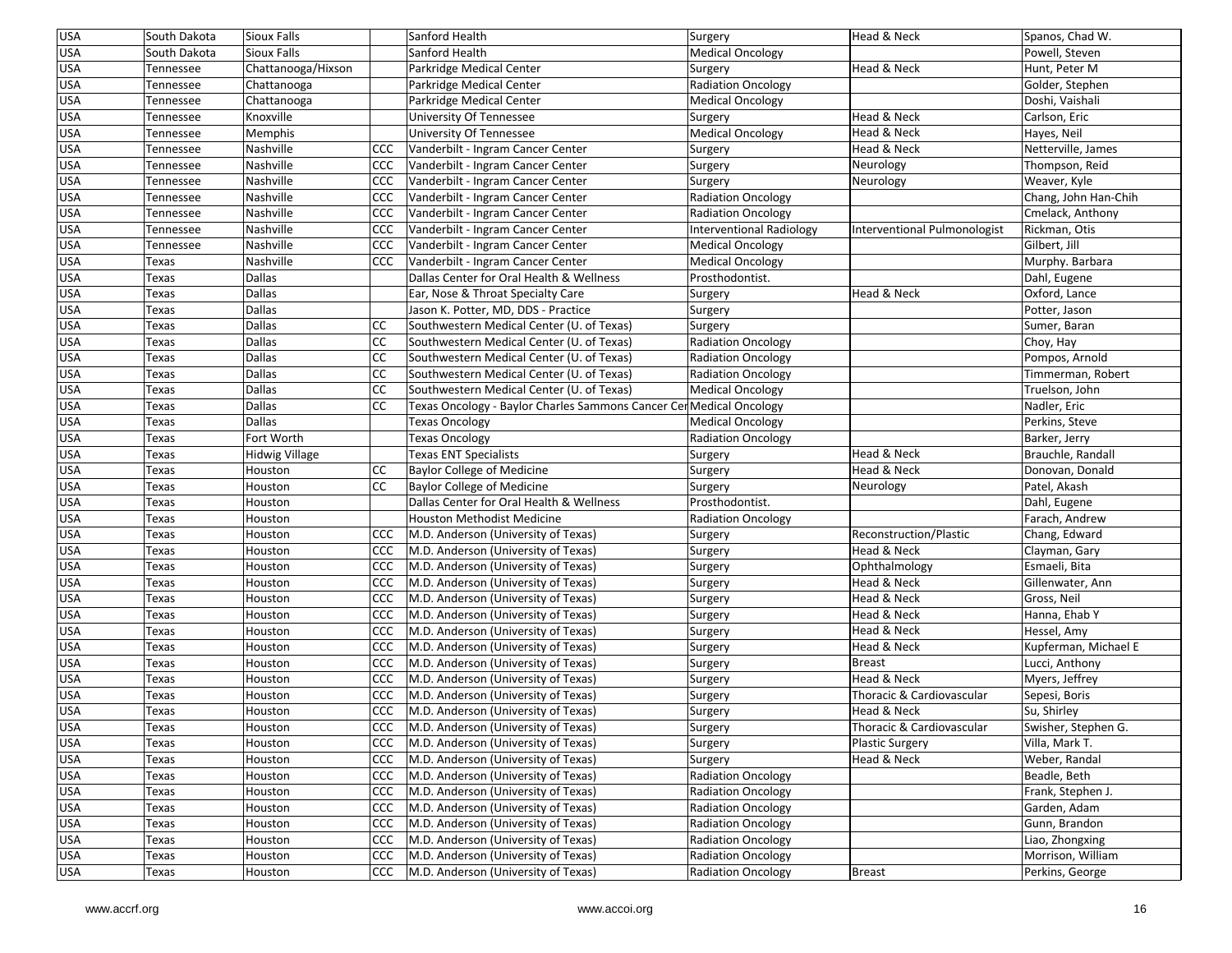| <b>USA</b> | Texas      | Houston         | ccc <sub>1</sub> | M.D. Anderson (University of Texas)         | Radiation Oncology        |                              | Phan, Jack                |
|------------|------------|-----------------|------------------|---------------------------------------------|---------------------------|------------------------------|---------------------------|
| <b>USA</b> | Texas      | Houston         | CCC              | M.D. Anderson (University of Texas)         | <b>Radiation Oncology</b> | Thoracic                     | Welsh, James              |
| USA        | Texas      | Houston         | <b>CCC</b>       | M.D. Anderson (University of Texas)         | <b>Radiation Oncology</b> |                              | Rosenthal, David          |
| <b>USA</b> | Texas      | Houston         | CCC              | M.D. Anderson (University of Texas)         | <b>Medical Oncology</b>   | Gastrointestinal & Digestive | Abbruzzese, James L.      |
| <b>USA</b> | Texas      | Houston         | CCC              | M.D. Anderson (University of Texas)         | <b>Medical Oncology</b>   |                              | Blumenschein, George      |
| USA        | Texas      | Houston         | CCC              | M.D. Anderson (University of Texas)         | <b>Medical Oncology</b>   |                              | Ferrarotto, Renata        |
| <b>USA</b> | Texas      | Houston         | <b>CCC</b>       | M.D. Anderson (University of Texas)         | <b>Medical Oncology</b>   |                              | Glisson, Bonnie           |
| USA        | Texas      | Houston         | <b>CCC</b>       | M.D. Anderson (University of Texas)         | <b>Medical Oncology</b>   |                              | Gillison, Maura           |
| <b>USA</b> | Texas      | Houston         | CCC              | M.D. Anderson (University of Texas)         | <b>Medical Oncology</b>   |                              | Janku, Filip              |
| USA        | Texas      | Houston         | <b>CCC</b>       | M.D. Anderson (University of Texas)         | <b>Medical Oncology</b>   |                              | Karp, Daniel              |
| USA        | Texas      | Houston         | CC               | M.D. Anderson (University of Texas)         | <b>Medical Oncology</b>   |                              | Lu, Charles               |
| <b>USA</b> | Texas      | Houston         | CC               | M.D. Anderson (University of Texas)         | <b>Medical Oncology</b>   |                              | Mott, Frank               |
| USA        | Texas      | Houston         | CCC              | M.D. Anderson (University of Texas)         | Pulmonology               |                              | Eapen, George             |
| USA        | Texas      | Houston         | <b>CCC</b>       | M.D. Anderson (University of Texas)         | Prosthodontist            |                              | Cardoso, Richard          |
| USA        | Texas      | Houston         | <b>CCC</b>       | M.D. Anderson (University of Texas)         | Prosthodontist            |                              | Rosen, Evan               |
| <b>USA</b> | Texas      | Houston         | CCC              | M.D. Anderson (University of Texas)         | Prosthodontist            |                              | Won, Alexander            |
| USA        | Texas      | San Antonio     |                  | <b>ENT Clinics of San Antonio</b>           | Surgery                   | Head & Neck                  | Hales, Nathan             |
| <b>USA</b> | Texas      | San Antonio     |                  | <b>START</b>                                | <b>Medical Oncology</b>   |                              | Papadopoulos, Kyriakos    |
| <b>USA</b> | Texas      | Temple          |                  | Baylor Scott & White Clinic                 | Prosthodontist            |                              | Lee, Byung Joo            |
| USA        | Utah       | Murray          |                  | Intermountain Medical Group                 | Surgery                   | Head & Neck                  | Davis, R. Kim             |
| USA        | Utah       | Murray          |                  | Intermountain Medical Group                 | <b>Medical Oncology</b>   |                              | Nibley, William           |
| USA        | Utah       | Salt Lake City  |                  | Ear, Nose & Throat Center of Utah           | Surgery                   | Head & Neck                  | Pramod, Sharma            |
| <b>USA</b> | Utah       | Salt Lake City  |                  | University of Utah Healthcare               | Surgery                   | Head & Neck                  | Bentz, Brandon            |
| USA        | Utah       | Salt Lake City  | CC               | Huntsman Cancer Institute                   | <b>Medical Oncology</b>   |                              | Akerley, Wallace          |
| <b>USA</b> | Utah       | Salt Lake City  |                  | LDS Hospital Radiation Oncology             | <b>Radiation Oncology</b> |                              | Watson, Gordon A.         |
| USA        | Virginia   | Charlottesville | CCC              | University of Virginia                      | Surgery                   | Liver/Pancreas               | Bauer, Todd               |
| <b>USA</b> | Virginia   | Charlottesville | CCC              | University of Virginia                      | Surgery                   | Head & Neck                  | Fedder, Katherine         |
| <b>USA</b> | Virginia   | Charlottesville | <b>CCC</b>       | University of Virginia                      | Surgery                   | Head & Neck                  | Levine, Paul              |
| <b>USA</b> | Virginia   | Charlottesville | CCC              | University of Virginia                      | Surgery                   | Head & Neck                  | Reibel, James             |
| <b>USA</b> | Virginia   | Charlottesville | <b>CCC</b>       | University of Virginia                      | Surgery                   | Head & Neck                  | Shonka, David Charles Jr. |
| USA        | Virginia   | Charlottesville | CCC              | University of Virginia                      | <b>Radiation Oncology</b> |                              | Read, Paul                |
| <b>USA</b> | Virginia   | Charlottesville | <b>CCC</b>       | University of Virginia                      | <b>Medical Oncology</b>   |                              | Dillon, Patrick           |
| USA        | Virginia   | Charlottesville | <b>CCC</b>       | University of Virginia                      | <b>Medical Oncology</b>   |                              | Weiss, Geoff              |
| <b>USA</b> | Virginia   | Hampton         |                  | Hampton University Proton Therapy Institute | <b>Radiation Oncology</b> | <b>Proton Radiation</b>      | Thornton, Allan           |
| <b>USA</b> | Washington | Seattle         |                  | Seattle Speical Care Dentistry              | Prosthodontist            |                              | Joe, Kevin                |
| <b>USA</b> | Washington | Seattle         |                  | Swedish Cancer Institute                    | Surgery                   | Head & Neck                  | Buchanan, Claire          |
| <b>USA</b> | Washington | Seattle         |                  | Swedish Cancer Institute                    | <b>Radiation Oncology</b> |                              | Douglas, Robert           |
| <b>USA</b> | Washington | Seattle         |                  | Swedish Cancer Institute                    | <b>Radiation Oncology</b> |                              | Eulau, Stephen            |
| USA        | Washington | Seattle         |                  | Swedish Cancer Institute                    |                           |                              | Goodman, Gary             |
| USA        | Washington | Seattle         | CCC              | University of Washington Medical Center     | <b>Medical Oncology</b>   | Thoracic                     | Farjah, Farhood           |
| <b>USA</b> | Washington | Seattle         | CCC              | University of Washington Medical Center     | Surgery<br>Surgery        | Head & Neck                  | Futran, Neal              |
| USA        | Washington | Seattle         | CCC              | University of Washington Medical Center     |                           | Head & Neck                  | Glenn, Michael            |
| <b>USA</b> | Washington | Seattle         | ccc              | University of Washington Medical Center     | Surgery                   | Head & Neck                  | Houlton, Jeffrey          |
| <b>USA</b> |            | Seattle         |                  | CCC University of Washington Medical Center | Surgery                   | Head & Neck                  | Weymuller, Ernest         |
|            | Washington |                 |                  |                                             | Surgery                   |                              |                           |
| <b>USA</b> | Washington | Seattle         | CCC              | University of Washington Medical Center     | Surgery                   | Thoracic                     | Wood, Douglas             |
| <b>USA</b> | Washington | Seattle         | <b>CCC</b>       | University of Washington Medical Center     | <b>Radiation Oncology</b> | Proton Radiaton              | Laramore, George          |
| <b>USA</b> | Washington | Seattle         | <b>CCC</b>       | University of Washington Medical Center     | <b>Radiation Oncology</b> | Proton Radiaton              | Liao, Jay                 |
| <b>USA</b> | Washington | Seattle         | <b>CCC</b>       | University of Washington Medical Center     | <b>Radiation Oncology</b> | Proton Radiaton              | Parvathaneni, Upendra     |
| USA        | Washington | Seattle         | <b>CCC</b>       | University of Washington Medical Center     | <b>Radiation Oncology</b> | Proton Radiaton              | Rengan, Ramesh            |
| <b>USA</b> | Washington | Seattle         | <b>CCC</b>       | University of Washington Medical Center     | <b>Medical Oncology</b>   | Breast                       | Gralow, Julie             |
| <b>USA</b> | Washington | Seattle         | CCC              | University of Washington Medical Center     | <b>Medical Oncology</b>   |                              | Martins, Renato           |
| <b>USA</b> | Washington | Seattle         | CCC              | University of Washington Medical Center     | <b>Medical Oncology</b>   |                              | Rodriguez, Christina      |
| <b>USA</b> | Washington | Seattle         |                  | Virginia Mason                              | Surgery                   | Head & Neck                  | Bayles, Stephen           |